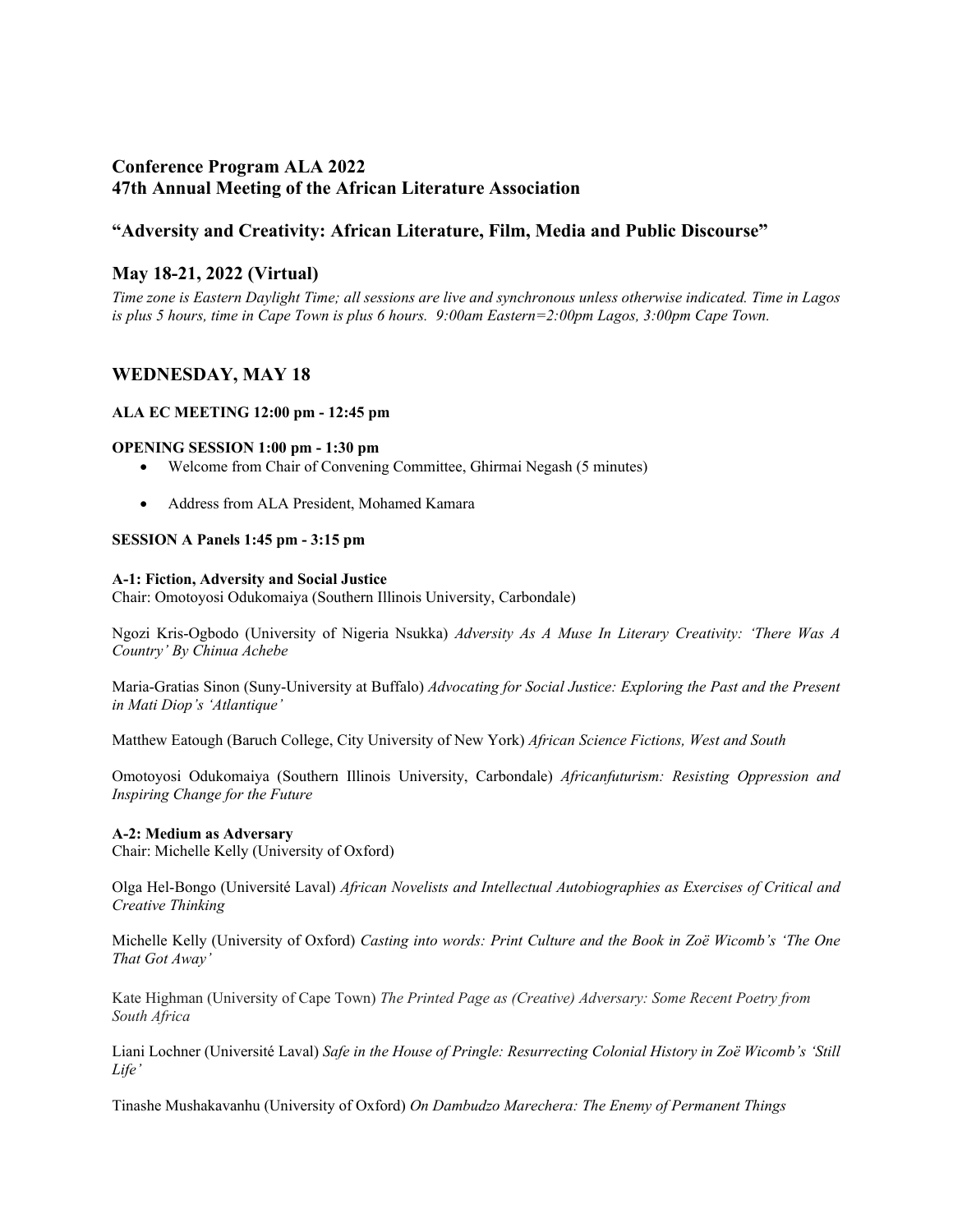#### **A-3: Reclaiming Power: Creativity in Adversity**

Chair: Aaron Agorsor (Arizona State University)

Olfa Gandouz (The Faculty of Arts and Humanities, Sousse, Tunisia) *From Adversity into Creativity: Postcolonialism, Subversion and Racial (In)justice in Eugene O'Neill's 'All God's Chillun Got Wings*'

Felisa Reynolds (University of Illinois, Urbana-Champaign) *Black bodies and French Colonial History: Beyoncé and Jay Z's 'Apeshit' at the Louvre*

Ebere Agugbue Nweze (Botkyrka Folkhogskola Stockholm, Sweden) *The Spirit and the Body in African and Diaspora Contemporary Fiction*

Aaron Agorsor (Arizona State University) *Unrelenting Subjugation and Perpetual Resurrection: Octavia Butler's 'Wild Seed' and the Potential of the Black Female Body*

Yewulsew Endalew (University of Oregon) *Speaking Truth to Power: Poetic Response to Natural and Political Adversity in the Eastern Nile Basin*

# **A-4: Teaching African Literature in 2022: The Classroom, Scholarly Work, and the Exigencies of the 21st Century**

Chair: Shola Adenekan (University of Ghent)

Antonia Kalu (University of California Riverside)

Tomi Adeaga (University of Vienna, Austria)

James Yeku (University of Kansas, at Lawrence)

Kwabena Opoku-Agyemang (University of Ghana/School for International Training)

Amatoritsero Ede (Mount Alison University)

#### **A-5: Gender and Sexuality**

Chair: Josephine Ofei (University of Cape Coast)

Adélékè Adéèkó (The Ohio State University) *Queer Intimacies in D.O. Fagunwa's Forest Novels* 

Bernie Lombardi (Rutgers University, Newark) *Race, Sexuality, and the Queer Diasporic Child in Uzodinma Iweala's 'Speak No Evil'*

Nathan Suhr-Sytsma (Emory University) *Revisiting the Mother Africa Trope: Literary Activism and Possible Futures in Poetry from Uganda*

Josephine Ofei (University of Cape Coast) *"We are queer, and we are here": The liberated South African Queer Man*

#### **A-6: Dancing and Music in Local and Global Spaces**

Chair: P. Jane Splawn (Livingstone College)

Joy Wrolson (Independent Scholar) *Jerusarema/Jerusalema: Using dance to escape/evade and resist*

P. Jane Splawn (Livingstone College) *When Local Becomes Global: Jerusalema and the Interstices of Culture.*

Imomotimi Armstrong (Niger Delta University) *Popular Culture in Ijoland in the Time of COVID-19: A Study of Owigiri Music*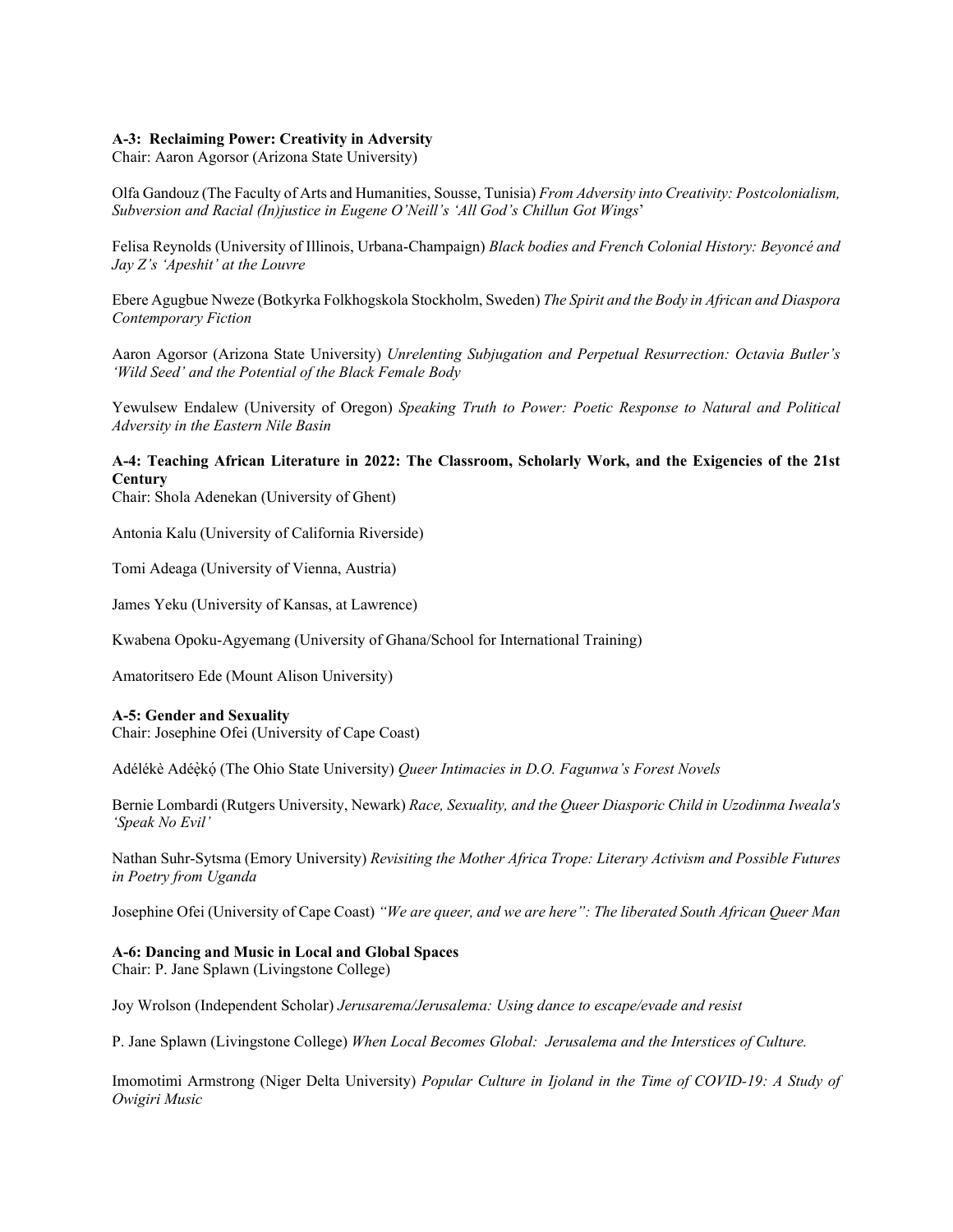**A-7: Research, Writing, and Creativity in Adversarial Conditions: Emerging Contexts, Themes, and Practices in African Literature (ALA-EC Sponsored Roundtable)** Chair: Pauline Ada Uwakweh (North Carolina A & T State University) Co-Chair: John C. Hawley (Santa Clara University)

Chioma Opara (Rivers State University, Port Harcourt, Nigeria).

Akachi Ezeigbo (Alex Ekwueme Federal University, Ndufu-Alike, Abakaliki, Nigeria)

Omofolabo Ajayi-Soyinka (Professor Emerita, University of Kansas)

Ojel Anidi (Institute of Management and Technology (IMT), Enugu, Nigeria

Tanure Ojaide (University of North Carolina – Charlotte)

Phyllis Taoua (The University of Arizona, Tucson, AZ)

#### **3:30 pm -5:30pm**

**Film Screening** *of La Puerta de No Retorno/The Door of No Return* and Q & A with director Santiago Zannou (Benin/Spain, 1977) in Spanish, English, and French (Sponsored by LHCALA)

# **THURSDAY, MAY 19**

#### **SESSION B panels 9:00 am- 10:30 am**

# **B-1: Tejumola Olaniyan Legacy Project 1: Whose Authenticity, What Subjectivity? (Journal of African Cultural Studies Roundtable)**

Chair: Carli Coetzee

Michael Oshindoro (University of Wisconsin-Madison) *Subjectivity is Temporality: Rethinking the Authentic in African New Visual Media*

Queen Nneoma Kanu (University of Louisiana at Lafayette) *Strategies for the Authentic Afropolitan Model*

Tolulope Akinwole (University of Wisconsin-Madison) *Indirection and Slippery Subjectivity in the Postcolony, Or What Subjectivity, Really?*

Kayode Odumboni (The Ohio State University) *Black Subject Positions: Shifts and Puzzles*

Discussant: Matthew Brown (University of Wisconsin-Madison)

# **B-2: Entanglements in the Lusophone world: adversity, lamentations, loss and recoveries (LHCALA Panel 1)**

Chair: Arthur Hughes (Ohio University)

Lara Bourdin (McGill University and Sorbonne-Université) *A migrant's lament: dignity and resistance in 'Oloriburuku' by Paulo Nazareth (2015)*

Catriona Parry (University of Oxford) *Adversity and Adaptation: New directions in Angolan Cinema during "O Colapso" (1989-2004)*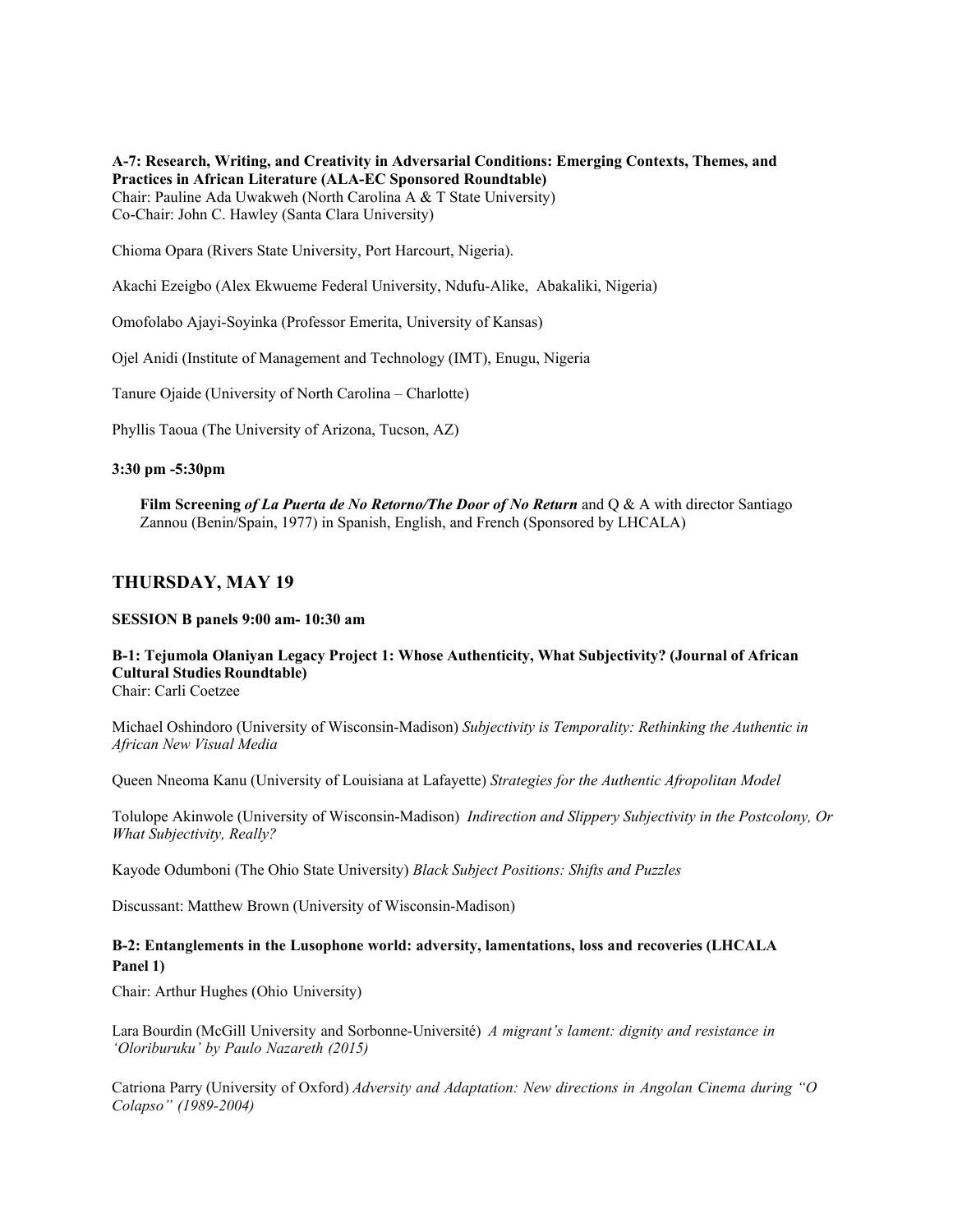Sophie Esch (Rice University) *Multispecies Entanglements and Complex Wars in Luso-African Literature*

Dorothee Boulanger (University of Oxford) *Losing oneself, finding one's sisters: overcoming multiple patriarchal legacies in Paulina Chiziane's 'Niketche. Uma história da poligamia'*

Arthur Hughes (Ohio University) *Generational Trauma: The Persistence of the Colonial in Paulina Chiziane's 'O Alegre Canto da Perdiz'*

#### **B-3: Formal Experimentation in 21st-Century Black British Women's Writing**

Chair: Elisabeth Bekers (Vrije Universiteit Brussel)

Elisabeth Bekers (Vrije Universiteit Brussel) *Generic Crossings and the Trauma of Slavery in Kay's 'The Lamplighter'* 

Parham Aledavood (Université de Montréal) *Mimesis of Memory in Bernardine Evaristo's Lara and Girl, Woman, Other*

Tara Brusselaers (Katholieke Universiteit Leuven & Vrije Universiteit Brussel) *Formal and Aesthetic Complexity/Innovation in Jay Bernard's Surge*

Katrijn Van den Bossche (Vrije Universiteit Brussel – Research Foundation Flanders) & Elisabeth Bekers (Vrije Universiteit Brussel) *Self-Reflexivity and Generic Change in 21st-Century Black British Women's Literature*

#### **B-4: Women and Feminist Futurism**

Chair: Onyinyechi Anyalenkeya (Federal University, Oye-Ekiti, Ekiti State, Nigeria)

Hapsatou Wane (Georgia Southern University) *Africanjujuism in Edwidge Danticat's 'The Children of the Sea' and 'Mati Diop's Atlantics'*

Sadia Zulfiqar (Lahore University of Management Sciences (LUMS), Lahore, Pakistan) *Ain't I a Feminist?: African Women and the Politics of Feminism*

Michael C. Montesano (Indiana University) *Alternative Futures and The Dystopian Negative: Eclipsing Petromodernity in Helon Habila's 'Oil on Water'*

Elizabeth Abena Osei (University of Ghana) *Adversity and Creativity Birth This: Reading Akwaeke Emezi's 'Pet' as an Afrofuturist Utopian Projection*

Onyinyechi Anyalenkeya (Federal University, Oye-Ekiti, Ekiti State, Nigeria) *Womanity and safety in Funmi Gaji's 'The Script of Bruises'*

# **B-5: L'Adversité dans la Littérature Francophone**

Chair: Andre Djiffack (University of Oregon)

Edgard Sankara (University of Delaware) *Les séries et feuilletons télé africains francophones : forme, contenu et influence*

Unionmwan Edebiri (University of Benin, Nigeria) *Adversity and Stifling of Pre-Independence Francophone African Theatre*

Niang Mouhamedoul Amine (Colby College) *Coping with Adversities Through Alternative Modernity in Fatou Diome's 'Les veilleurs de Sangomar'*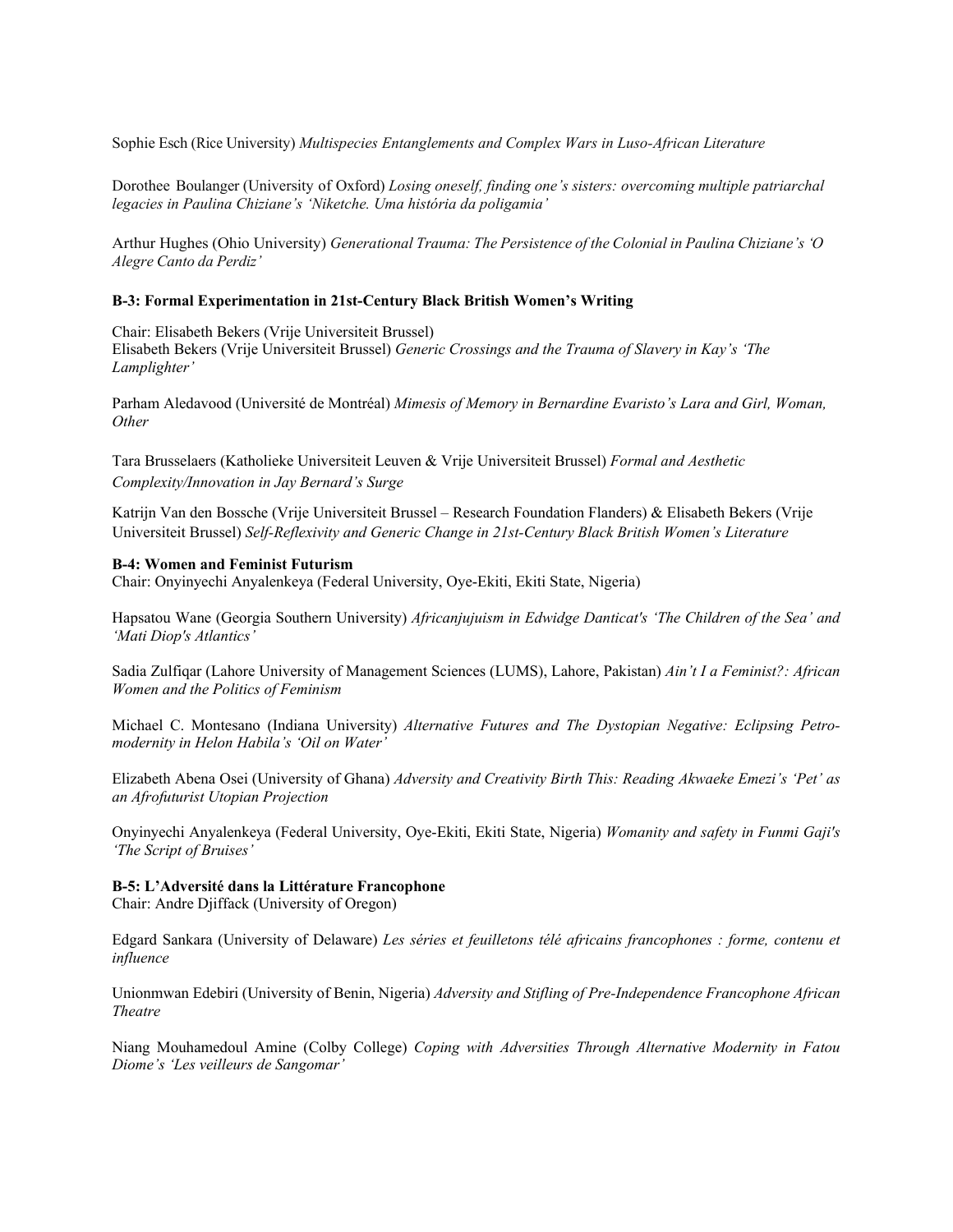Astrid Starck-Adler (Université de Haute Alsace, Mulhouse, France) *Génocides Et Exterminations De Cultures : La Réécriture De L'histoire De l'Occident Par Raoul Peck Dans 'Exterminez Toutes Ces Brutes' (2022)*

Andre Djiffack (University of Oregon) *Tchicaya U Tam'si : Un antidote à l'adversité*

#### **B-6: Political and Press Freedom**

Chair: Yewulsew Endalew (University of Oregon)

Daniel Mengara (Montclair State University) *On the Ambiguities of Political Contestation and Liberation: Rereading Ousmane Sembène's 'Les bouts de bois de Dieu'*

Janice Spleth (West Virginia University) *Out of the Ashes: "Contours du jour qui vient" as Léonora Miano's 'Vision of Hope' for a Post-Conflict Generation*

Kesewa John (University College London) *Papers for The People: The Radical Press of the late Colonial Caribbean*

Ngong Dzenchuo (Independent Scholar and Author) *English-Cameroon Oppression* 

## **B-7: Health and Wellness in Literature**

Chair: Rebekah Cumpsty (Weber State University)

Dominic O'Key (University of Sheffield) *Coincidental Happiness: Aminatta Forna, Adversity and Cross-Species Care*

Vincent Ogoti (University of Wisconsin-Madison) *Medicine for a Multiracial Nation: Yusuf Dawood's 'Surgeon's Diary' and Writing the New Kenyan Multiracialism*

Opeyemi Ajibola (University of Ibadan) *Trauma, Transformation and Therapy: Narrating Illness and Healing in Yinka Egbokhare's 'Dazzling Mirage' and Chika Unigwe's 'The Phoenix'*

Ifeoma Vivian (University of Port Harcourt Teaching hospital) *Unreported and Undocumented cryptic pregnancies amongst women in Africa*

Rebekah Cumpsty (Weber State University) *Bodily extremes and blood borne disease: Speculative etiology in Namwali Serpell's 'The Old Drift'*

#### **SESSION C Panels 10:45 am - 12:15 pm**

# **C-1: Sexualities in Literature**

Chair: Mary Ainomugisha (Independent)

David Hoegberg (Indiana University Purdue University Indianapolis) *Still Alive: Intertextuality and Historical Theatrics in Zoe Wicomb's 'Still Life'*

Peter Ntephe (Independent Scholar/Writer) *Sexuality, Subterfuge and Subversion in 'Walking with Shadows'*

Katherine Gutiérrez-Glik (Saint Louis University) *Transgender Time and Space in Akwaeke Emezi's 'Freshwater'*

Faith Ben-Daniels (Akenten Appiah-Menka University of Skills Training and Entrepreneurial Development) *Home and away: Discussing African female sexualities*

Mary Ainomugisha (Independent) *Where Rafiki meets "Jambula Tree": Literary, Sonic and Visual Resonances of Queer Life in Kenya and Uganda*

# **C-2: Gender, Adversity, and Art**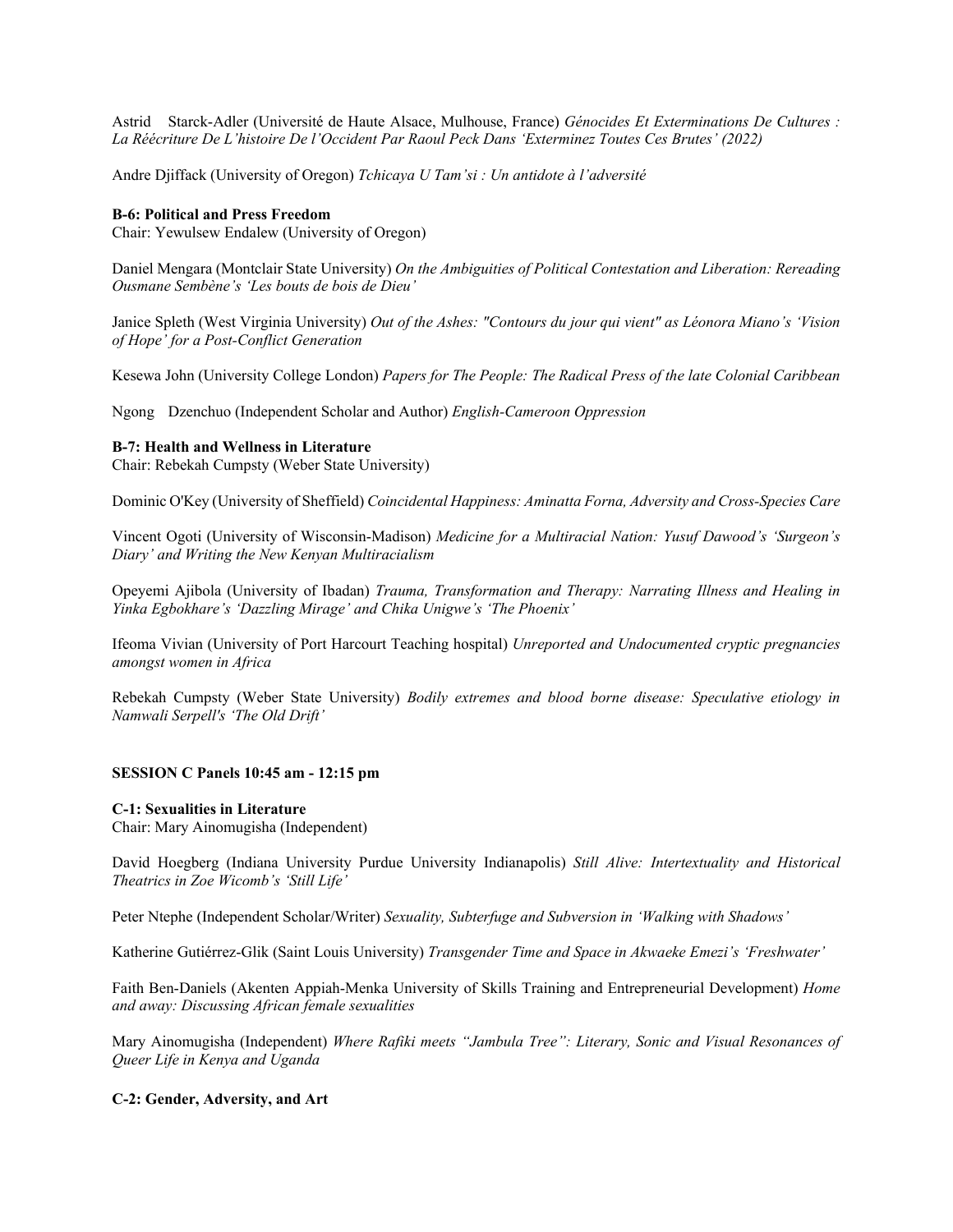Chair: Lafleur Cockburn

Esther de Bruijn (King's College London) *Advise, adventure, advulture: Semiotic Liberation in Kojo Laing's 'Woman of the Aeroplanes'*

Lafleur Cockburn (The University of the West Indies, Cave Hill Campus) *Between a Rock and a Hard Place: Masculinity and Sexuality in Nigel Thomas' 'Easily Fooled'*

Christopher N. Okonkwo (University of Missouri-Columbia) *Remembering Ikoli Harcourt Whyte: Struck by Leprosy, Unbounded by Art*

#### **C-3: Feminism and Women's Movements**

Chair: Khadija Koroma (University of Leicester)

Ifeoma Nwosu-Okoli (Alex Ekwueme Federal University, Nigeria) *Patriarchal Society and Orchestrated Agonies in El-Saadawi's 'Woman at Point Zero' and 'Ezeigbo's Trafficked'*

Martha Ndakalako (Gustavus Adolphus College) *Namibian Art Activism and the Feminist Movement #ShutItAllDown, 2020*

Khadija Koroma (University of Leicester) *Women and Power in Bessie Head's 'The Collector of Treasures'*

Louis Marain Mokoko Akongo (Université Marien Ngouabi) *Who is a feminist between Flora Nwapa and Chimamanda Ngozi Adichie?*

Olivier Tchouaffe (Southwestern U.) *Her-Stories: Notes on Rosine Mbakam's ' The Two Faces of a Bamiléké Woman' (2016)*

#### **C-4: Feminist Debates in Senegal Now**

Chair: Emilie N. Diouf (Brandeis University)

Marame Gueye (East Carolina University) *Hustling Islam in the Age of Social Media: How a New Kind of Muslim Preachers Deal in Hate Speech Against Women in Senegal*

Astou Fall Gueye (University of Wisconsin-Madison) *The Power of Images: Mainstreaming Gender-Based Violence in Senegalese Popular Culture*

Emilie N. Diouf (Brandeis University) *Senegalese Women's Literature and Feminist Organizing*

#### **C-5: History in Nigerian Literature**

Chair: Pelumi Folajimi (Louisiana State University)

Jude Okpala (University of Texas at San Antonio, Texas) *Biafra in Contemporary Nigerian Literature: The Case of Uwem Akpan and New York, My Village*

Liam Kruger (University of Wisconsin-Madison) *Chinua Achebe and the Invention of Lagos*

Ndubuisi Ogbuagu (Rivers State University, Port Harcourt) *Nigeria-Biafra Civil War as a metaphor for Her and Environmental Devastation in Duruoha's Eaters of Dust and Adichie's 'Half of a Yellow Sun'*

Pelumi Folajimi (Louisiana State University) *Aristotle's Politics, the Nigerian Political Landscape, and the Nigerian Film*

**C-6: Adversity, Existential Alienation, and the Aesthetics of Dispossession in North African Literatures and Visual Media (ALA North Africa Caucus Panel)**

Chair: Lamia Benyoussef (Birmingham-Southern College)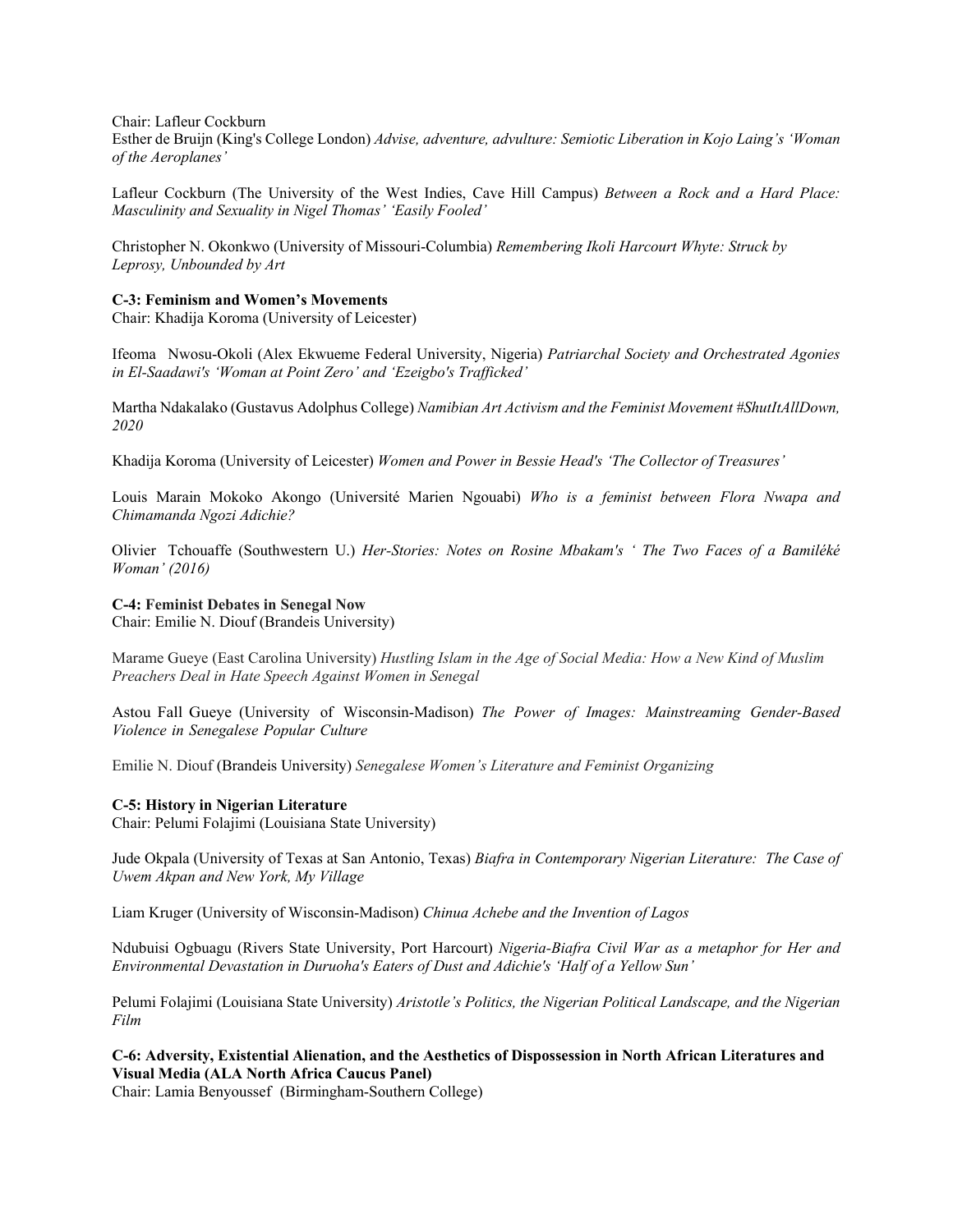Hanan Aly (Michigan State University) *Is there An Aesthetics of Dispossession in the Literature(s) of the Diaspora?* 

Lamia Benyoussef (Birmingham-Southern College) *Un(w)rapping Balti's Rap and Hip-Hop Song: Male Alienation, Androcentric Politanism and the Gendered Aesthetics of Dispossession in Revolutionary Tunisia*

Douja Mamelouk (Le Moyne College) *When the Party Goes Bad: From Adrift on the Nile to Le Chat et Le Scalpel*

# **C-7: Sierra Leonean Literature Comes of Age I**

Chair: Saidu Bangura

Saidu Bangura (University of Cabo Verde) *The Female Condition in the Novels of Aminatta Forna*

Elizabeth Kamara (Fourah Bay College, USL) *Migration, War and Social Degradation in 'Landscape of Memories'*

Ernest Cole (Hope College) *A Window to Society: The Human Condition in the Context of Interspecies Relationships in Aminatta Forna's 'The Window Seat'* 

Mohamed Kamara (Washington and Lee University) *Namina Forna's 'The Gilded Ones': An Afrocentric Vision of the Beloved Community*

# **C-8: Future Directions in African Eco-Poetics, Governmentality and Policy: Book Discussion on "African Eco-Media" by Cajetan Iheka**

Chair: Amatoritsero Ede (Mount Allison University, Sackville, Canada)

Carli Coetzee (Journal of African Cultural Studies)

Matthew Omelsky (University of Rochester)

James Yeku (The University of Kansas)

Tsitsi Jaji (Duke University)

Helon Habila (George Mason University)

Respondent: Cajetan Iheka (Yale University)

## **LUNCH BREAK 12:15 pm - 1:00 pm**

#### **SESSION D Panels 1:00 pm -2:30 pm**

## **D-1: L'histoire du Génocide**

Chair: Stephanie Tsakeu (University of Virginia)

Birhanu Geremew (Debre Markos University) *Modernity, Colonial Narratives and Genocide in Non-colonized Society: Italy's Historical Narratives and the Amhara People of Ethiopia* 

Tolulopen Akinwole (University of Wisconsin-Madison) *Reading as If for Crisis: Notes on a First Reading of Marlon James's 'A Brief History of Seven Killings'*

Stephanie Tsakeu (University of Virginia) *Le génocide des Tutsis au Rwanda et la question de l'humain : une lecture des romans L'aîné des orphelins de Tierno Monénembo, Petit pays de Gaël Faye et de la chanson « Urupfu (l'explication de la mort) » de Kizito Mihigo*

#### **D-2: South Africa Pre and Post-Apartheid**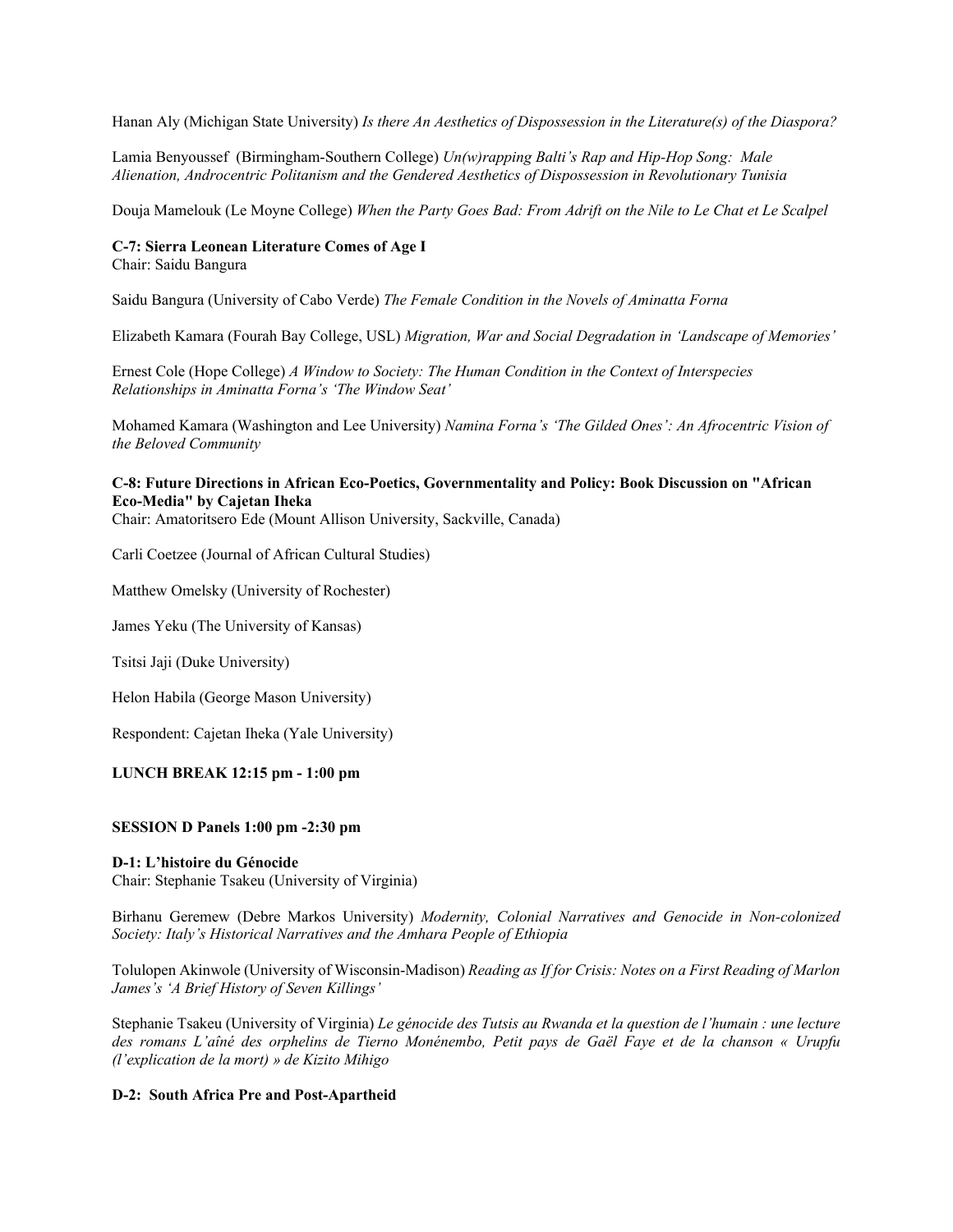Chair: Abhik Banerjee (Georgia State University)

Mandisa Haarhoff (University of Cape Town) *Black Peril and White genocide in the South African Farm*

Stéphane Robolin (Rutgers University, New Brunswick) *Curating Books and Soldiers Under Apartheid*

Oumar Cherif Diop (Kennesaw State University) *Dealing with Calamities*

Abhik Banerjee (Georgia State University) *Subaltern Agency Transforming Post-Apartheid Social Consciousness in Meg Vandermerwe's 'The Woman of the Stone Sea'*

Shannon Cupido (Texas Tech University) *Ties That Bind: 'Black Tax' and the Unravelling of Neoliberal Subjectivity in Post-Apartheid South Africa*

#### **D-3: Biafra and the Postwar Generation: Literature, Media, and Memory**  Chair: Chigbo Anyaduba (University of Winnipeg)

James Yeku (University of Kansas, Lawrence*) Recovering Biafra: Digital Archives and Contested Memories* 

Chigbo Anyaduba (University of Winnipeg) *Biafra Famine as Non-Usable Traumatic Memory*

Jumoke Verissimo (University of Alberta) *Hatescape: Trauma as an Affective Legacy in Nigeria-Biafra War Fiction* 

Sakiru Adebayo (University of British Columbia) *The Inheritance of Loss: Stories of the Second and Third Generations of Biafran Survivors*

## **D-4: Modernity and Forms of Resilience(s)**

Chair: Kyle Wanberg (New York University)

Kyle Wanberg (New York University) *The Comedy of Financial Imperialism: In Koli Jean Bofane's 'Congo Inc.' as Critique*

Debra Boyd Buggs (Independent Scholar (retired professor) *Way Back AFRICA Then and Now*

Charlotte Spear (University of Warwick, UK) *'This is a dead place, a place for dying': Petrofictions and the Aesthetics of Human Rights Activism*

Hilary Kowino (University of Minnesota Duluth) *Celebrating a Legacy of Resilience, Resistance, and Decolonization*

# **D-5: Agency in Adversity**

Chair: Zulu Christivel (Southern Illinois University Carbondale)

Meyre Silva (Independent Scholar) *Defying a Rhetoric of Violence: Dangaremba's 'Nervous Conditions' and Ingrid Sinclair's 'Flame'*

Henrietta Okafor (University of Nigeria Nsukka) *Disability in Chukwu Emeka Ike's 'The Concubine'*

Onyeka Dike (McGill University) *Deconstructing Dissent: Sexual Agency in Razinat Mohammed's 'Habiba' and Akwaeke Emezi's 'The Death of Vivek Oji'*

Zulu Christivel (Southern Illinois University Carbondale) *Feminist Criticism and Feminism Narrative: Bessie Head's 'The Collector Of Treasures And Other Botswana Village Tales'*

**D-6 : Politique et philosophie en Afrique sub-saharienne francophone contemporaine: repenser les dynamiques sociopolitiques (FRACALA Panel)**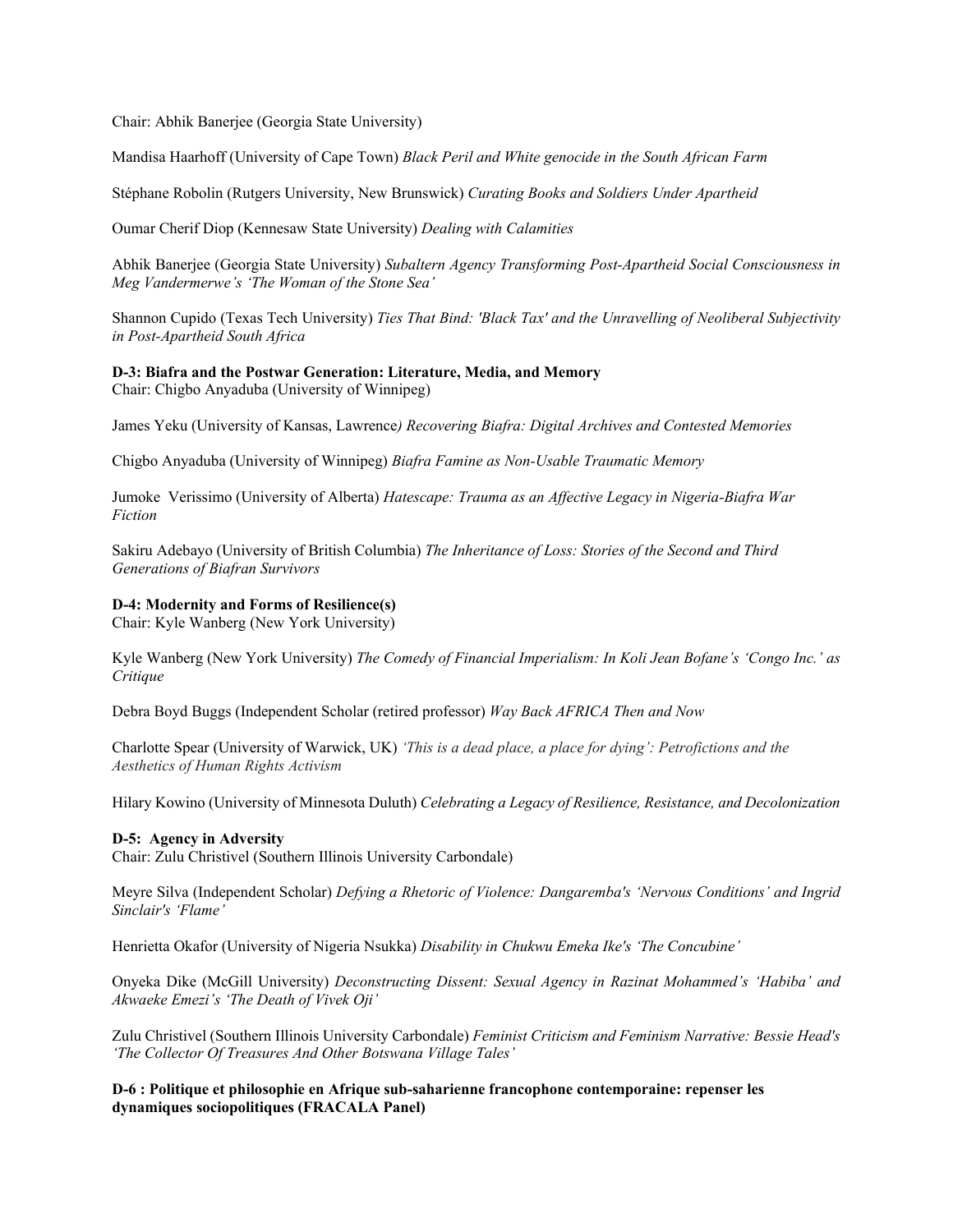Chair: Patoimbasba Nikiema (University of Miami)

Patoimbasba Nikiema (University of Miami) *Ecriture et réflexivité littéraire dans La plus secrète mémoire des hommes de Mohamed Mbougar Sarr*

Paul Toure (Millikin University) *Archives coloniales et mémoire culturelle dans Mont Plaisant de Patrice Nganang*

Patricia Siewe Seuchie (Christopher Newport University) *Le rôle de l'intellectuel dans les défis socio-politiques de l'Afrique sub-saharienne postcoloniale: le cas du Cameroun*

Leopold Mvuezolo (University of Pittsburgh) *Ecriture et représentation du Corps Féminin dans «Moi Tituba, sorcière noire de Salem» de Maryse Condé* 

**D-7: Compassionate Teaching in Adversity: Pedagogical and Critical Approaches in African Literature and Film (ALA-EC Sponsored Roundtable on Teaching in African Literature)**  Chair: Julie Papaioannou (University of Rochester, NY) Co-Chair: Blessing Diala-Ogamba (Coppin State University, Baltimore)

Anthonia Kalu (University of California-Riverside)

Chielozona Eze (Northeastern Illinois University)

Chinyelu Ojukwu (University of Port Harcourt, Nigeria)

Anne Carlson (Spelman College, Atlanta)

Julie Papaioannou (University of Rochester, NY)

#### **SESSION E Panels 2:30 pm – 4:00 pm**

**E-1: Ethiopian, Eritrean, and Egyptian Miracles of the Virgin Mary Stories (1200-2000)**  Chair Wendy Belcher (Princeton University)

Jeremy Brown (Independent Scholar) *On the Origins of the Medieval Ethiopic Miracles of Mary Stories*

Mehari Worku (Catholic University of America) *On the Genius of Abbot Gabra Maryam: A Nineteenth-Century Composition of New Ethiopic Miracles of Mary Stories*

Dawit Muluneh (Catholic University of America) *A Report on the Princeton Ethiopian, Eritrean, and Egyptian Miracles of Mary Project*

**E-2: Sindiwe Magona: Chronicling South Africa's Tumultuous Path to Freedom and Beyond** Chair: Renee Schatteman (Georgia State University)

Philip Lythcott (Georgia State University) *Mother To Mother: Does Mandisa Speak For The South African Subaltern?*

Namrata Dey Roy (Georgia State University) *Journeying Between Languages: Sindiwe Magona's Development as a Writer*

Renee Schatteman (Georgia State University*) Sindiwe Magona's Rural Novels: Recuperating the Decolonized Self*

#### **E-3: Writing Migration**

Chair: David Babcock (James Madison University)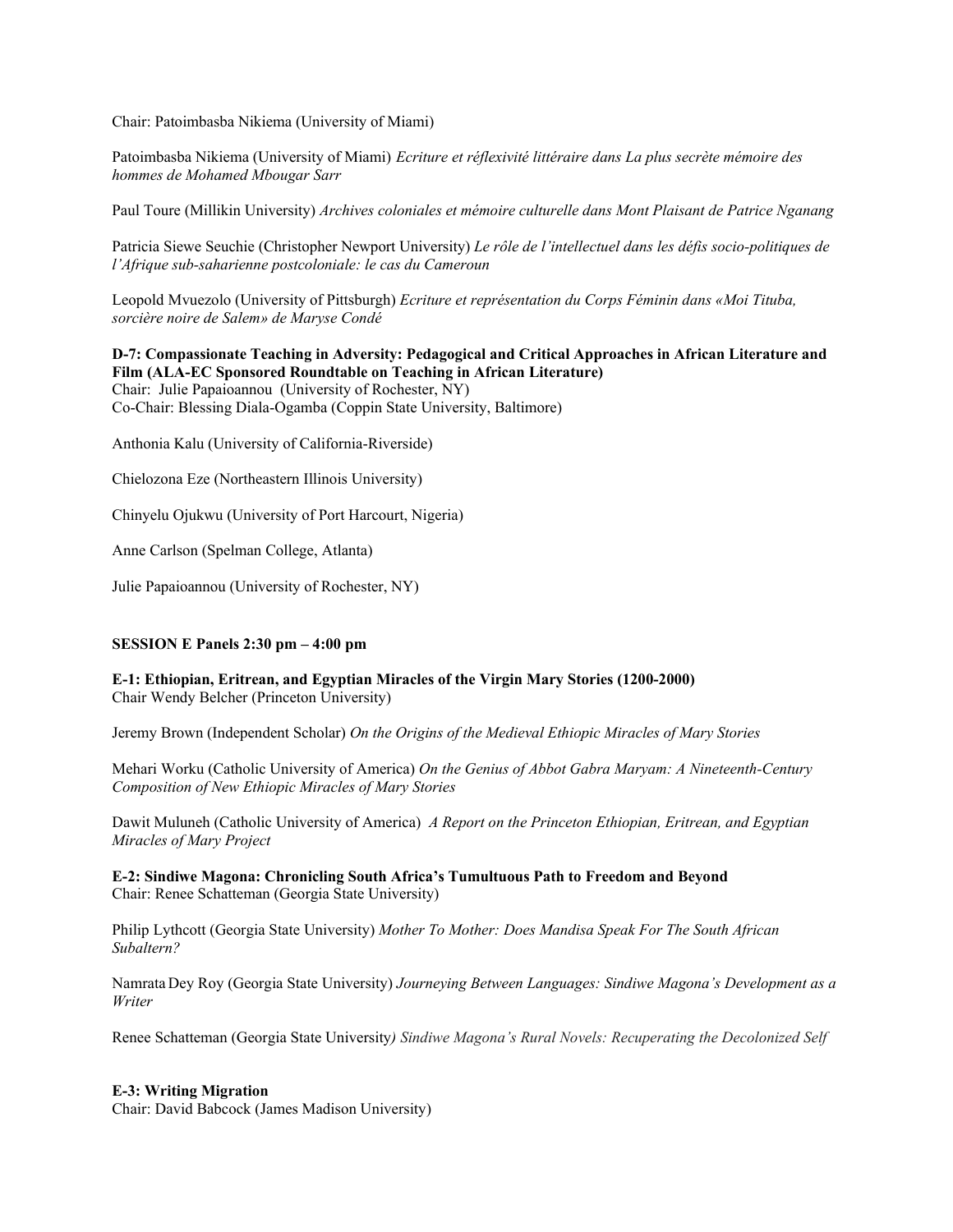Joelle Vitiello (Macalester College) *Migration Journeys: Waiting, Arriving, Returning*

Apala Bhowmick (Emory University) *Migration, Rebellion, and Spectral Futurity in Mati Diop's 'Atlantics' (2019)*

Alexander Dawson (University of Connecticut) *The Mobility of Debt in 21st Century African Literature*

David Babcock (James Madison University) *The African Intellectual as Traveler: Transnational Bildung in Chimamanda Ngozi Adichie's 'Americanah'*

# **E-4: Book Discussion: Dr James Yeku's** *Cultural Netizenship: Social Media, Popular Culture, and Performance in Nigeria* **(Indiana University Press, 2022)**

Chair: Shola Adenekan (University of Ghent, Belgium)

James Yeku (University of Kansas at Lawrence)

Paul Ugor (Illinois State University)

Cajetan Iheka (Yale University)

Katrien Pype (KU Leuven)

Kwabena Opoku-Agyemang (University of Ghana/School for International Training)

Rebecca Jones (Independent Scholar)

## **E-5: African Literature as/against World Literature**

Chair: Monica Popescu (McGill University)

Susan Andrade (University of Pittsburgh) *Contemporary bildungsroman vs. world literature*

Mathias Orhero (McGill University) *World Literary Institutions and the Problem of Representation*

Monica Popescu (McGill University) *National Literature, World Literature and Distant Reading Approaches*

# **E-6: Orality, Narrativity, and Translations of Afro-diasporic Thought**

Chair: Todd Fredson (Mesa Community College)

Isaac Joslin (Arizona State University*) Multilingual Poetics: Hieroglossia and the Francophone African Novel*

Todd Fredson (Mesa Community College) *Digital storytelling and translation: expanding the text*

Hervé Tchumkam (Southern Methodist University) *Translating parlure: the African Diaspora in France between Speech and Silence*

## **E-7: Femi Euba's EXPERIENCING WS: Roundtable Discussion on Mentee and his Mentor (PATCALA Panel 1)**

Iyunolu Osagie (Penn State)

Omofolabo Ajayi-Soyinka (University of Kansas/ Independent Scholar)

Modupe Olaogun (York University, Canada)

Tomi Adeaga (University of Vienna)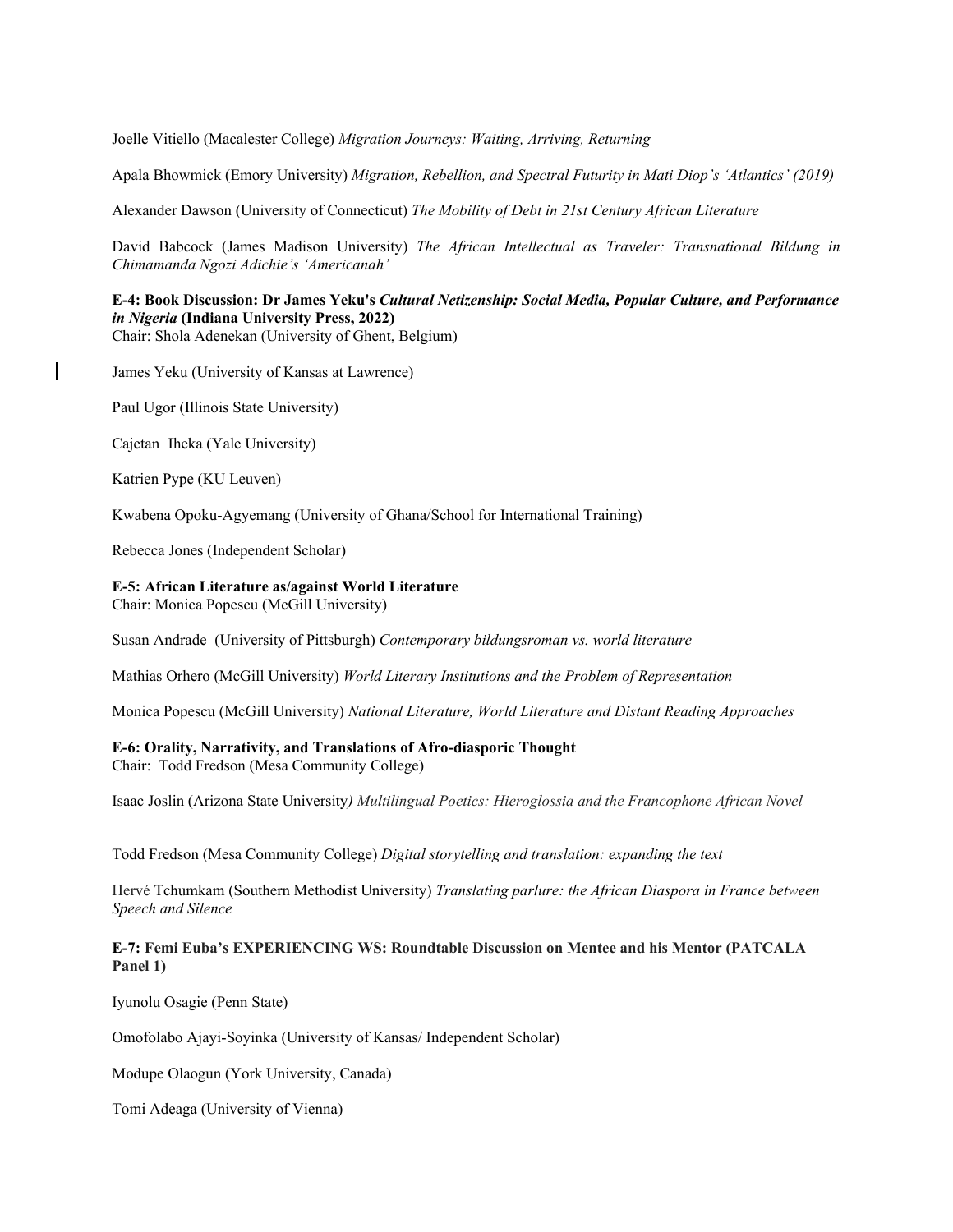Olakunle George (Brown University)

Nduka Otiono (Carleton University, Canada)

Pelumi Folajimi (Louisiana State University)

**BREAK: 4:00 pm – 4:30 pm**

# **KEYNOTE Ngugi wa Thiong'o moderated by Gichingiri Ndigirigi 4:30-6:00 pm**

**6:15 pm – 7:30 pm: Business Meetings for All Caucuses (Rooms will be allocated)**

**WOCALA Business Meeting: 7:30 pm - 9:00 pm**

# **FRIDAY, MAY 20**

**SESSION F Panels 9:00 - 10:30 am.**

#### **F-1: Tejumola Olaniyan Legacy Project 2: Crisis as Norm - New Directions for African Popular Cultural Studies (Journal of African Cultural Studies Roundtable)** Chair: Carli Coetzee (Journal of African Cultural Studies)

Theophilus Okunlola (University of Wisconsin-Madison) *African Comics and the Idiom of Crisis*

Utitofon Inyang (University of California, Riverside) *Wahala Dey Like Bicycle: Crisis as Metonym*

Chinaza Amaeze Okoli (University of Mississippi) *Crisis as Performance: popular protest and the critical public sphere*

Lilian Shoroye (Independent Scholar) *Crisis as Catalyst: The Conscious Artiste and the Nigerian State*

Discussant: Naminata Diabate (Cornell University)

# **F-2: Against Adversity: Stories of Survival and Resilience in African Hispanophone Cinema and Literatures (LHCALA Panel 2)**

Chair: Alain Lawo-Sukam (Texas A&M University)

Julia Borst (University of Bremen) *Sergio Aparicio's Galsen, el lenguaje de las almas – the Afrodiasporic subject and the (symbolic) return to Africa*

Dorothy Odartey-Wellington (University of Guelph) *Adversity and Accented Cinema: Bahia Mahmud Awah's Hispano-Saharawi Documentary, Legna.*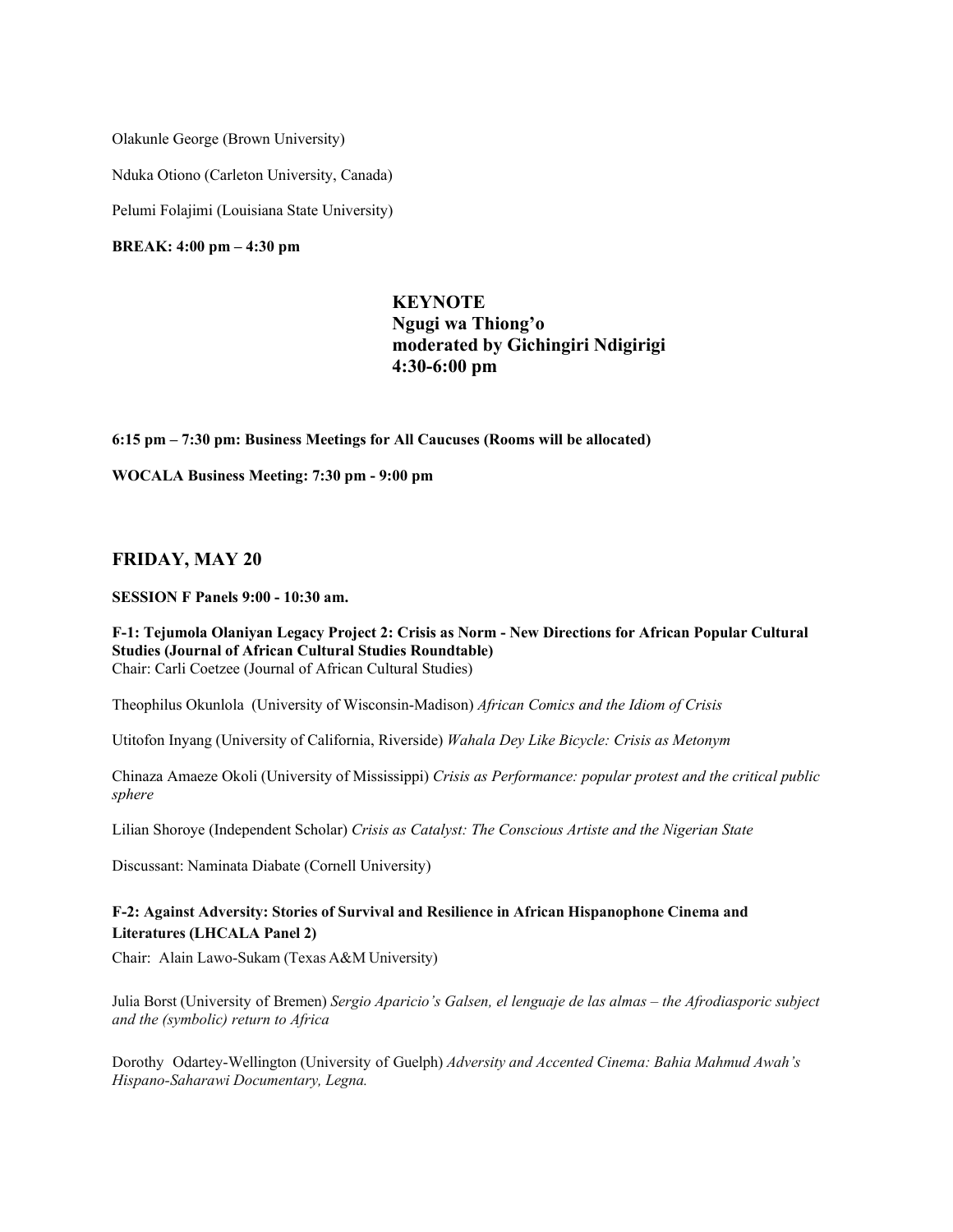Dosinda Alvite (Denison University) *Challenges and Purposes of Panafricanism in Spain*

Alain Lawo-Sukam (Texas A&M University) *The Development of African-Hispanic Literature from non-Hispanophone African Writers.*

# **F-3: Literary Activism and Internationalism in Colonial and Postcolonial Times (Sponsored by the Human Rights Committee)**

Chair: Kate Highman (University of Cape Town)

Kate Highman (University of Cape Town) *Literary Activism and PEN in South Africa*

Laetitia Zecchini (CNRS) *The Meanings, Forms and Exercise of "Freedom": The Indian PEN (1930s to the 1960s)*

Michelle Kelly (University of Oxford) *PEN's Writersin Prison Committee and the Global Cold War*

Peter D. McDonald (University of Oxford) *Internationalism and Literary Activism in the Late Apartheid era: Johannesburg PEN's short, second life*

Lara Buxbaum (University of Witwatersrand) *Conversations for Change: PEN South Africa's Empty Chair Podcast and Literary Activism*

## **F-4: Stories of Exodus**

Chair: Parham Aledavood (University of Montreal)

James McCorkle (Hobart and William Smith Colleges) *Forms of Exodus: Gbenga Adeoba's 'Lyric Poetry'*

Marina Vlahaki (University of California San Diego) *Craft [ing] Stories of Migration in 'Chez Jolie Coiffure' by Rosine Mbakam*

Joya Uraizee (Saint Louis University) *Creativity out of Adversity: Abdulrazak Gurnah's 'Paradise' mas a 'Heart Migration' Narrative*

Parham Aledavood (University of Montreal) *The Refugee Camp and the Identity Formation in Sulaiman Addonia's 'Silence Is My Mother Tongue'*

#### **F-5: Immanent Trauma Theory in African Literature and Culture**

Co- Chairs: Ryan Topper (Western Oregon University) and Thando Njovane (Rhodes University)

Thando Njovane (Rhodes University) *Linguistic Trauma, Fragmenting French: Ahmadou Kourouma's Allah is Not Obliged*

Sam Durrant (University of Leeds) *Trauma in a more-than-human world: Mia Couto's Sleepwalking Land*

Refiloe Lepere (*Tshwane University of Technology*) *Combat Breathing: Laughter, breath, and ethical theatremaking practice*

Ryan Topper (Western Oregon University) *Multidimensional Memory: Intra-Animate Testimony in Yvonne Vera's Writing*

#### **F-6: Literature and the World**

Chair: Jennifer Leetsch

Alain Lawo-Sukam (Texas A&M University) *The Development of African-Hispanic Literature from non-Hispanophone African Writers*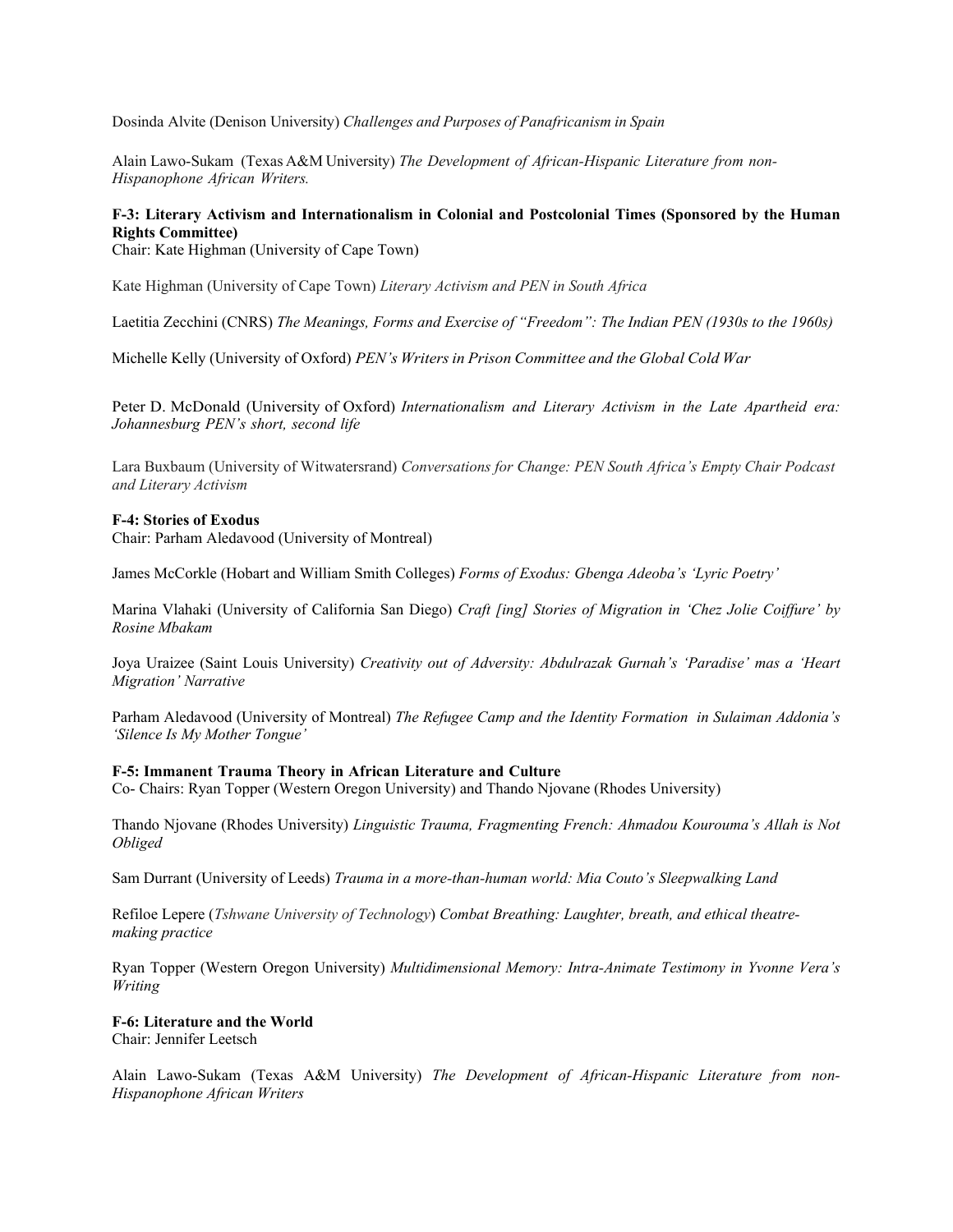Mayowa Ajibade (University of Pennsylvania) T*he Discourse of Softness in Bessie Head's 'A Question of Power'*

Bernth Lindfors (Professor Emeritus) *Experiments in Updating the Anglophone African Literature Canon*

Jennifer Leetsch (Bonn Center for Dependency and Slavery Studies, Bonn University) *Un/Inhabitable Worlds in Ubah Cristina Ali Farah's Eco-Fiction*

**F-7: Resilience and the Wandering Subject** Chair: Okachukwu Onuah Wosu (Rivers State University, Nigeria)

Supriya Daniel (SRM University) *The Wandering Subject in Lauren Beukes' 'Zoo City'*

Lena Englund (University of Eastern Finland) *Writing Resilience in Contemporary Autobiography*

Anouar El Younssi (Oxford College of Emory University) *The Amazigh Cultural Movement in the Maghreb Soldiers On Despite Immense Challenges*

Okachukwu Onuah Wosu (Rivers State University, Nigeria) *The Representation of Trauma in Africa Child Soldier Novel of Ken Saro-Wiwa's 'Sozaboy'*

## **SESSION G Panels 10:45 am - 12:15 pm**

**G-1: Women in Publishing: Hope for Women Writers (WOCALA Roundtable 1)**  Chair: M.J. Siims-Maddox (Author and Publisher)

M. J. Simms-Maddox, Ph.D., "The Priscilla Series" and *A Handbook for Emerging and Seasoned Authors*

Virginia Phiri, *Highway Queen* (2010) and *Grey Angels* (2019)

Elinettie K. Chabwera, Ph.D., *The Women of Matawale and Other Stories* (2021)

Marie L. Umeh, Ph.D., (CUNY) *Flora Nwapa: A Pen And A Press* (2010)

Gloria Ajami Makokha, Ph.D. Candidate (Kenyatta University) *Emigration and the Diaspora*

#### l. **G-2: Contemporary African Literary Activism: The Diaspora Perspective (Sponsored by the Human Rights Committee)**

Chair: Bwesigye Bwa Mwesigire (Cornell University)

Elkanah O. Babatunde (University of Cape Town Ken) *Saro-Wiwa: Literary activism and the struggle against indigenous imperialism* 

Chijioke Kizito Onah (Cornell University) *#BringBackOurGirls's Protest Novel: On Adaobi Tricia Nwaubani's 'Buried Beneath the Baobab Tree'* 

Mary Ainomugisha (Independent Scholar) *Where Rafiki meets Jambula Tree: Literary, Sonic and Visual Resonances of Queer Life in Kenya and Uganda*

Rejoice Abutsa (Cornell University*) History as a Lens for the Future: Mapping the Eternal Vigilance of African Cinema* 

Discussant: Carole Elizabeth Boyce Davies (Cornell University)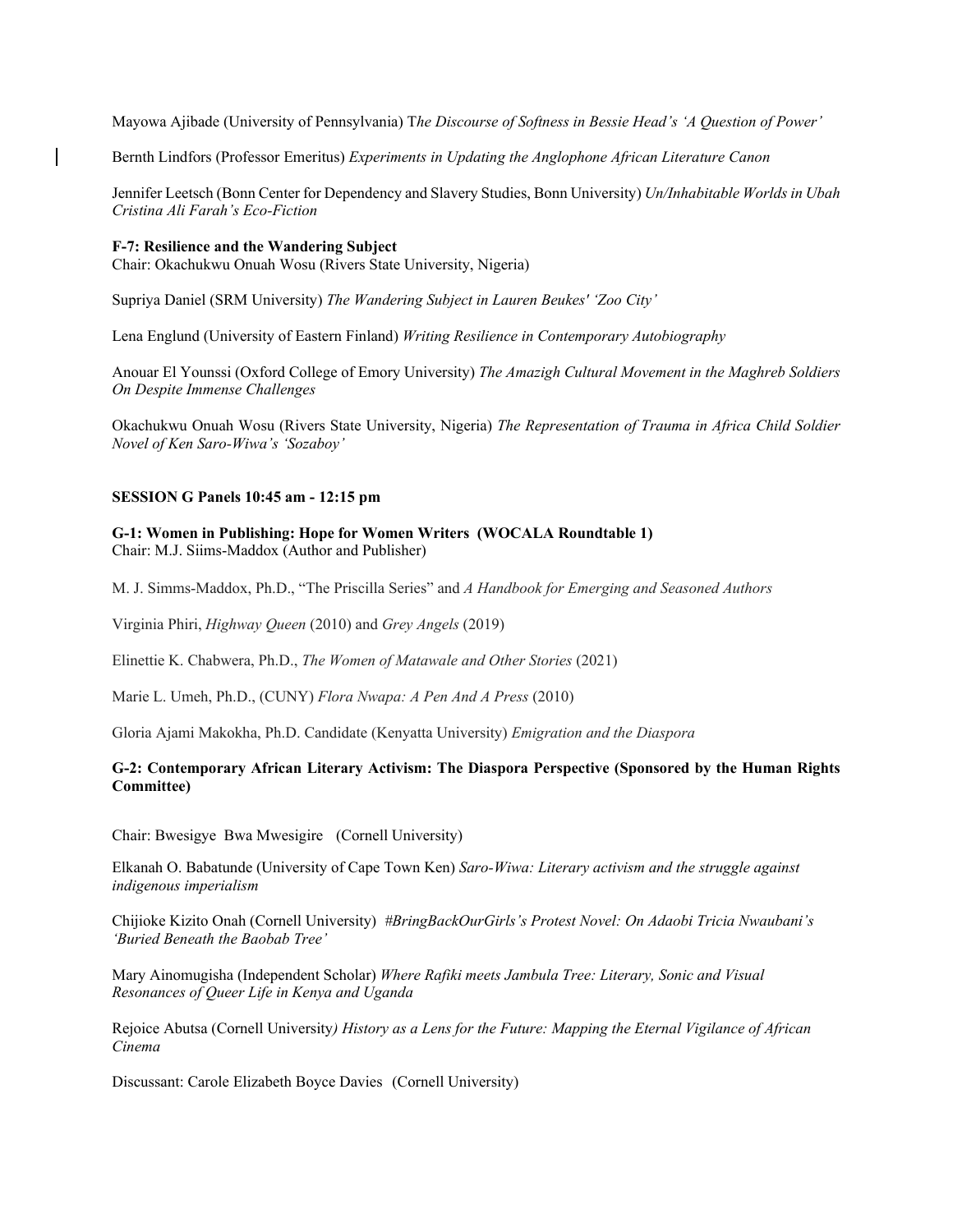**G-3: Authors and Critics: Adversarial Conditions in Children and Young Adult Literature**  Chair: Blessing Diala-Ogamba (Coppin State University, Baltimore)

Co- Chair: Pauline Ada Uwakweh (North Carolina A & T State University)

Tricia Elam Walker (Author, Howard University)

Aya Khalil (Author & Freelance Journalist)

Adaobi Tricia Nwaubani (Author & Freelance Journalist)

Julie Daniels (University of Education, Winneba, Ghana)

Anthonia Kalu (University of California-Riverside)

# **G-4: Africanfuturist Cinema for the People of Tomorrow (ALA Film and Visual Media Caucus)**

Chair: Tama Hamilton-Wray (Michigan State University)

Tama Hamilton-Wray (Michigan State University) *Space is the Place?: Sites of Transformation in Africanfuturist and Afrofuturist Narratives* 

Carmen McCain (Westmont College) *Africanfuturism in Nollywood's New Wave: The Conscious Push Toward a New Nigerian Cinema by the Surreal 16*

Tunde Onikoyi (University of Regina, Saskatchewan, Canada) *Nollywood Cinema and the Metropolitan Female Dynamics of Future Power: Fast Forward, Flash Fronts and Projections in Kelani's, Afolayan's and Akinmolayan's Filmic Oeuvre* 

P. Julie Papaioannou (University of Rochester) *Past Forward: Jean-Pierre Bekolo's Naked Reality and Nous les Noirs* 

**G-5: Beyond Words: Literary Art and Popular Culture**  Chair: Kenneth Harrow (Michigan State University--retired)

Abha Sood (Monmouth University) *Reclaiming Africa's Past through Culinary Expressions*

Ivana Ancic (Pennsylvania State University) *Rediscovery of the Ordinary: Lebohang Kganye's Photographic Archives*

Tosin Gbogi (Marquette University) *The Erotic Turn in Contemporary African Poetry*

Kenneth Harrow (Michigan State University--retired from) *Teju Cole's Black Paper*

Maina Mutonya (Enah, Mexico) El Nombre de Amor: Representations in Popular Culture between Kenya and Mexico

# **G-6: Intersectional Violence, Adversity, and Resilience in the North African Novel (ALA North Africa Caucus Panel)**

Chair: Lamia Benyoussef (Birmingham-Southern College)

Imene Chaabane Bennani (Assistant Professor in FSEG Sousse, Tunisia) *So that Nothing Gets Lost: Triumphing over Adversity Through Writing Hope in Emna Rmili Shatt Larwah.*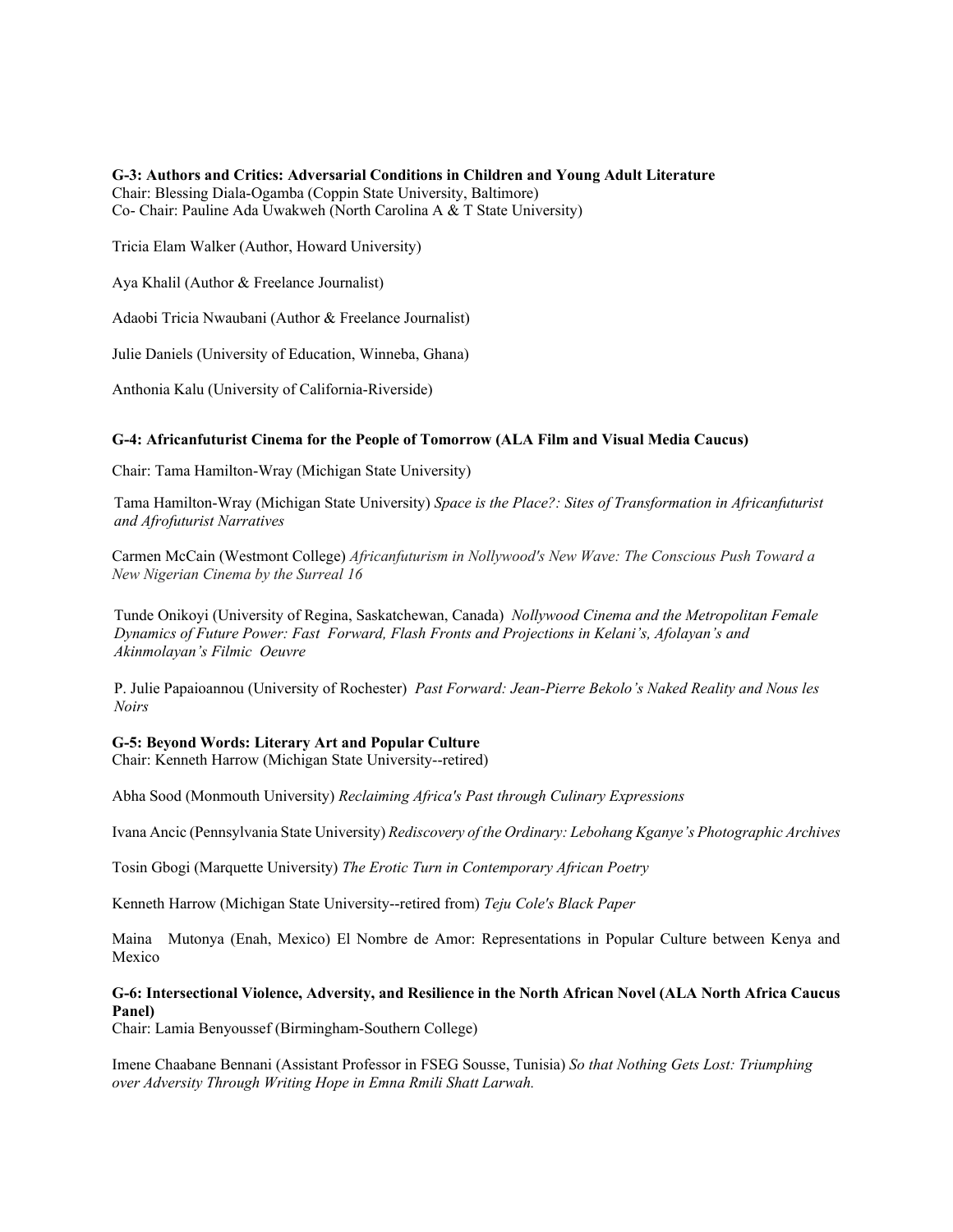Badreddine Ben Othman (Binghamton University*) Love-Driven Resistance: Affect and Politics in Abdelaziz Baraka 'Sakinâ Masiá– (The Christ of Darfur)'*

Touria Khannous (Louisiana State University) *Intersectional Violence in Mohammed Choukri novel 'Streetwise'.*

Naima Hachad (American University) *Literature and the Archive of Sexual Violence in Leila Slimani 'The Confession'*

## **LUNCH BREAK 12:15 pm - 1:00 pm.**

**WOCALA Luncheon: 12:15 pm - 1:00 pm** 

# **KEYNOTE**

**Screening of film** *The Revolution Will Not Be Televised* **Conversation with Rama Thiaw and Thiat (Keur Gui) moderated by Phyllis Taoua 1:00 pm - 4:00 pm**

#### **SESSION-H 4:00-5:30 pm.**

# **H-1: Sierra Leonean Literature Comes of Age II**

Chair: Mohamed Kamara

Abioseh Porter (Drexel University) "Verbal Visual Arts in the Hands of an Engineer: Reading Kosonike Koso-Thomas"

Mohamed Gibril Sesay (Fourah Bay College, USL) "Unacknowledged Creative Loops: Orature, Literature and Society in Sierra Leone's Contemporary History"

Pede Hollist (The University of Tampa) "Literature in Krio: A Retrospective Analysis of Literary Language and Craft in Sierra Leone's Lingua Franca"

#### **H-2: Trauma and Violence in Post-Colonial Literature**

Chair: Shabana Sayeed (Georgia State University)

Dikko Muhammad (BIGSAS, University of Bayreuth, Germany) *Representations of Violence and Poeticization of Adversity in Northern Nigeria*

Yacoubou Alou (Université de Zinder, Niger Republic) *Traumatic Hangover of Violence in Post-Independence African Novel: Documenting Painful Forms of Adversity in 'Allah n'st pas obligé' and 'Half of a Yellow Sun'*

Kazeem Adebiyi-Adelabu (University of Ibadan) *Violence and Psychopathology in E. E. Sule's 'Sterile Sky'*

Ndubuisi Aniemeka (Department of Anglophone Literatures and Cultures, Charles University, Prague, The Czech Republic) *Pain Poetics in Nigerian Poetry (2016 to 2021)*

Shabana Sayeed (Georgia State University) *Trauma Transposed into Liberation: A Process of "Becoming" in J. M. Coetzee's 'Disgrace' and Okey Ndibe's 'Arrows of Rain'*

**H-3: FRACALA CAUCUS** –**Guest Speaker: Eric Essono Tsimi,** *Langue, langage, communication: la stratégie culturelle décoloniale en question*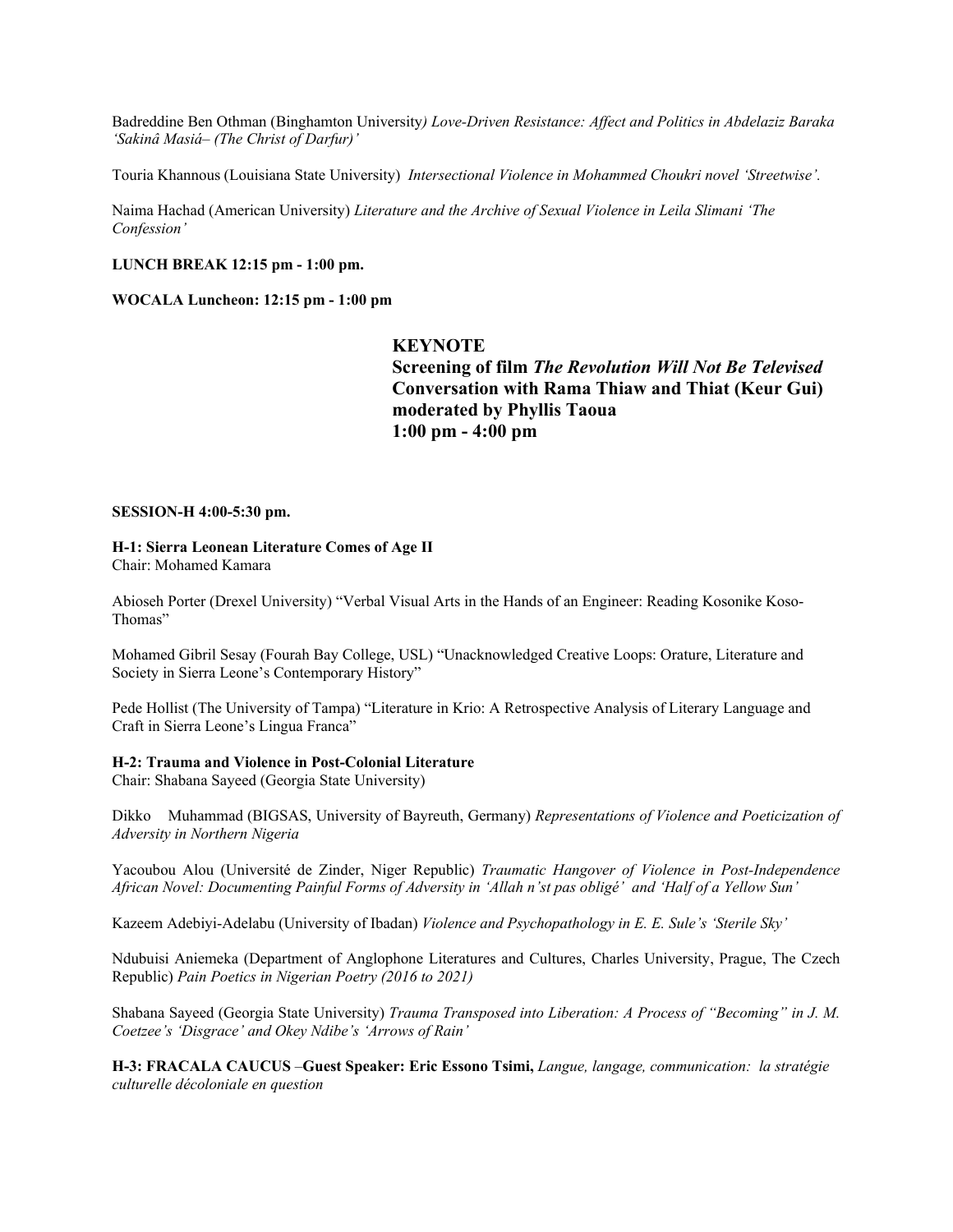#### **H-4: Environment, Violence and Resistance in African literature**

Chair: Ninon Vessier (Emory University)

Amina Zarzi (Birmingham University*) The North African Sahara Desert as a site of resistance, cultural promotion and gender tensions: Algerian literature as a case study*

Juliette Papadopoulos (Tulane University) *Crossing ontological and environmental borders: Resistance and transformation of the colonial subject(s) in Samuel Mvolo's 'Les Fiancés du Grand Fleuve' (1973)*

Dooshima Dugguh (Birmingham University) *Gems and political instabilities in Central Africa: A study of 'La danse du Vilain' by Fiston Mwanza Mujila*

Ninon Vessier (Emory University) *Writing against extraction: Petroleum resistance in 'Je, soussigné cardiaque' by Sony Labou Tansi* 

Discussant: Apala Bhowmick (Emory University)

#### **H- 5: Literary Masterstrokes**

Chair: Edgar Fred Nabutanyi (Makerere University)

UcheChukwu Agbo (Southern Methodist University) *Literature, Myths and Pandemic*

Gichingiri Ndigirigi (University of Tennessee, Knoxville) *The Shape Shifter in Ngũgĩ's Writing*

Bernard Ayo Oniwe (Dominican University, Ibadan) Perspectives: Soyinka's *'Chronicles Bookends'*

Edgar Fred Nabutanyi (Makerere University) *Fresh Critical Register, Activism and Global Circulation of Immaculate Innocent Achan's Science Fiction*

# **H-6: African Literatures and the Digital Humanities (GSCALA Panel 1)**

Chair: James Yeku

Shola Adenekan

Kwabena Opoku-Agyemang

Ainehi Edoro

Susanna L. Sacks

**H-7: Institutional Violence and Naija Resilience (Journal of African Cultural Studies Panel)** Chair: Carli Coetzee (Journal of African Cultural Studies)

Chi-Chi Ayalogu (Carleton University) *On the Crisis of Postcolonial Nigeria: Helon Habila, Documentary Theatre, and the Radical Potential of Diasporic Witnessing* 

OmotolaOkunlola (University of Wisconsin-Madison) *Gats to Belong: Class Identity and the Politics of Belonging in Tunde Kelani's Campus Queen and Funke Akindele-Bello's Jenifa*

Anne Gulick (University of South Carolina) *Bad Students and Eghosa Imasuen's Campus Picaresque*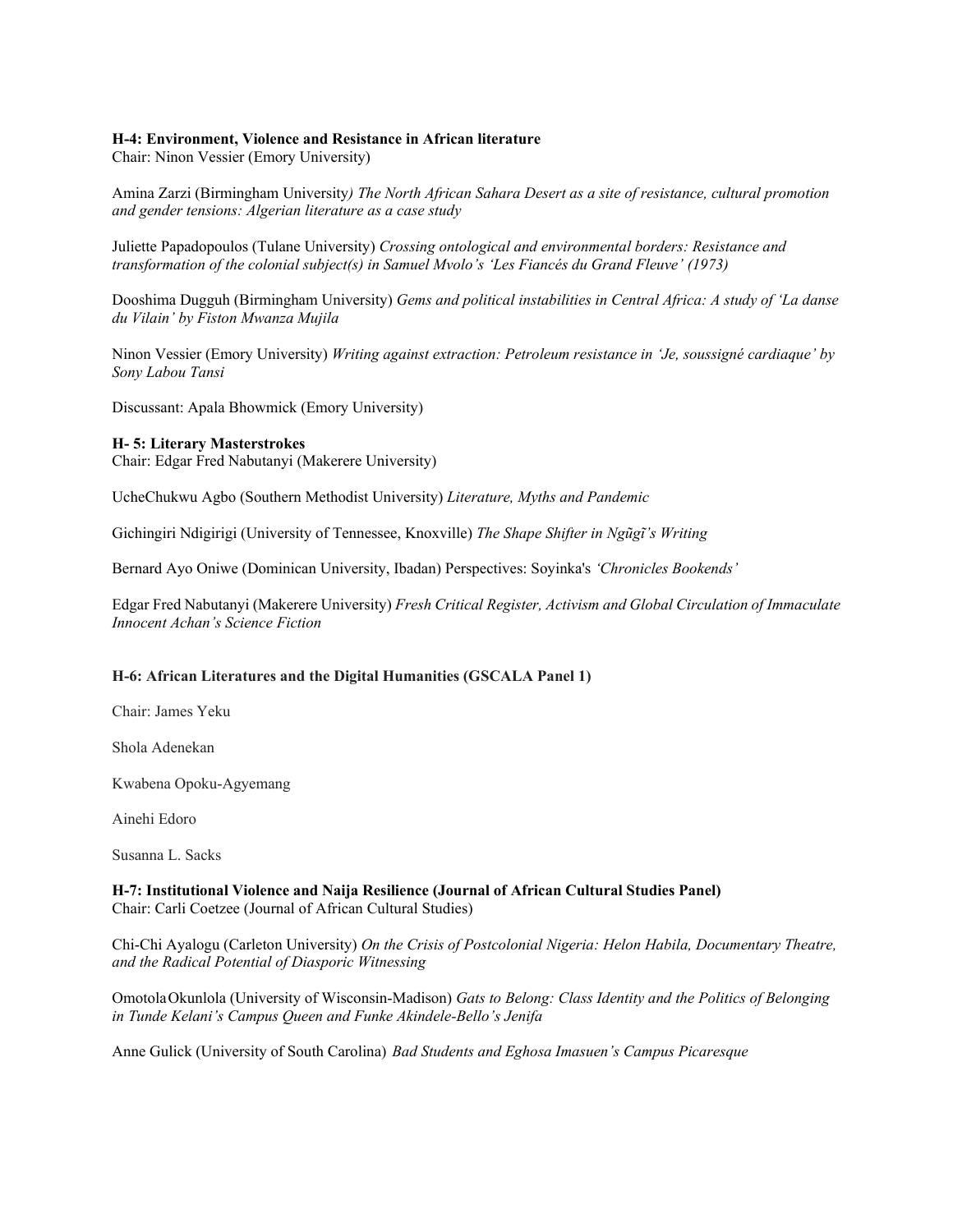# **SATURDAY, MAY 21**

## **SESSION J Panels 9:00 - 10:30 am.**

## **J-1: Freedom in African Literature** (JALA-sponsored session) Chairs: Grace Musila, Phyllis Taoua

Meg Arenberg (Rutgers University) *Mohammed Ghassani's "Kwetu": Poetry, Place, and Liberation*

Magalí Armillas-Tiseyra (Pennsylvania State University) *Art Forms of Dimensions Tomorrow: Freedom and the Aesthetics of Futurity in Diasporic African Fiction*

Eleni Coundouriotis (University of Connecticut) *Ernest Cole's The House of Bondage and African Freedom*

Polo Moji (University of Cape Town) *Blackness Blurred: Monstrous Intimacies in Marie Ndiaye's Ladivine*

## **J-2: Moroccan Narratives Written in Spanish: Genealogy and Presence of a Resilient Literature**

Chair: Mahan Ellison (Bridgewater College)

Juliane Tauchnitz (Leipzig University) *"Stranding in the "Promised Land" and the De(con)struction of the "Last Patriarch" in Najat El Hachmi"*

Saad Ismaili Alaoui(Universidad Sidi Mohamed Ben Abdellah, Fez ) *Genealogía de la literatura marroquí escrita en español*

Mahan Ellison (Bridgewater College) *El pasado me dolía: Tradición y innovación en la novela Un solar abandonado de Mohamed El Morabet*

Sahar OUAFQA (Universidad Hassan II, Casablanca) *Aixa, el cielo de Pandora (2007): el relato de una soldadesa en los prostíbulos de tiempos del protectorado español en Marruecos*

# **J-3: Postcolonialism and the Ecosystem**

Chair: Simon Lewis (College of Charleston)

Simon Lewis (College of Charleston) *Abdulrazak Gurnah's 'Enigmas of Departure'.* 

Sandrine Uwase Ndahiro (University of Limerick, Ireland) *A postcolonial reading of Helon Habila Oil on Water*

Aaron Eastley (Brigham Young University) *A Fin-Hint of Hope: Walcott's Final Decades*

Mapule Mohulatsi (University of the Witwatersrand) *"Gods of Garbage": The Black Aesthetic Imaginary of Deep Ocean History through Fabrice Monteiro's 'The Prophecy'*

# **J-4: Conceptualizing Blackness**

Chair: Naomi Nkealah (University of the Witwatersrand, Johannesburg)

Amanda Nyakwada (Gustavus Adolphus College) *The Changing Notions of African Identity*

Babacar M'Baye (Kent State University) *The Theorizing of Africa in Black Atlantic Studies Since the 1990s*

Martina Kopf (University of Vienna) *Thinking the African metropolis through Nairobi noir*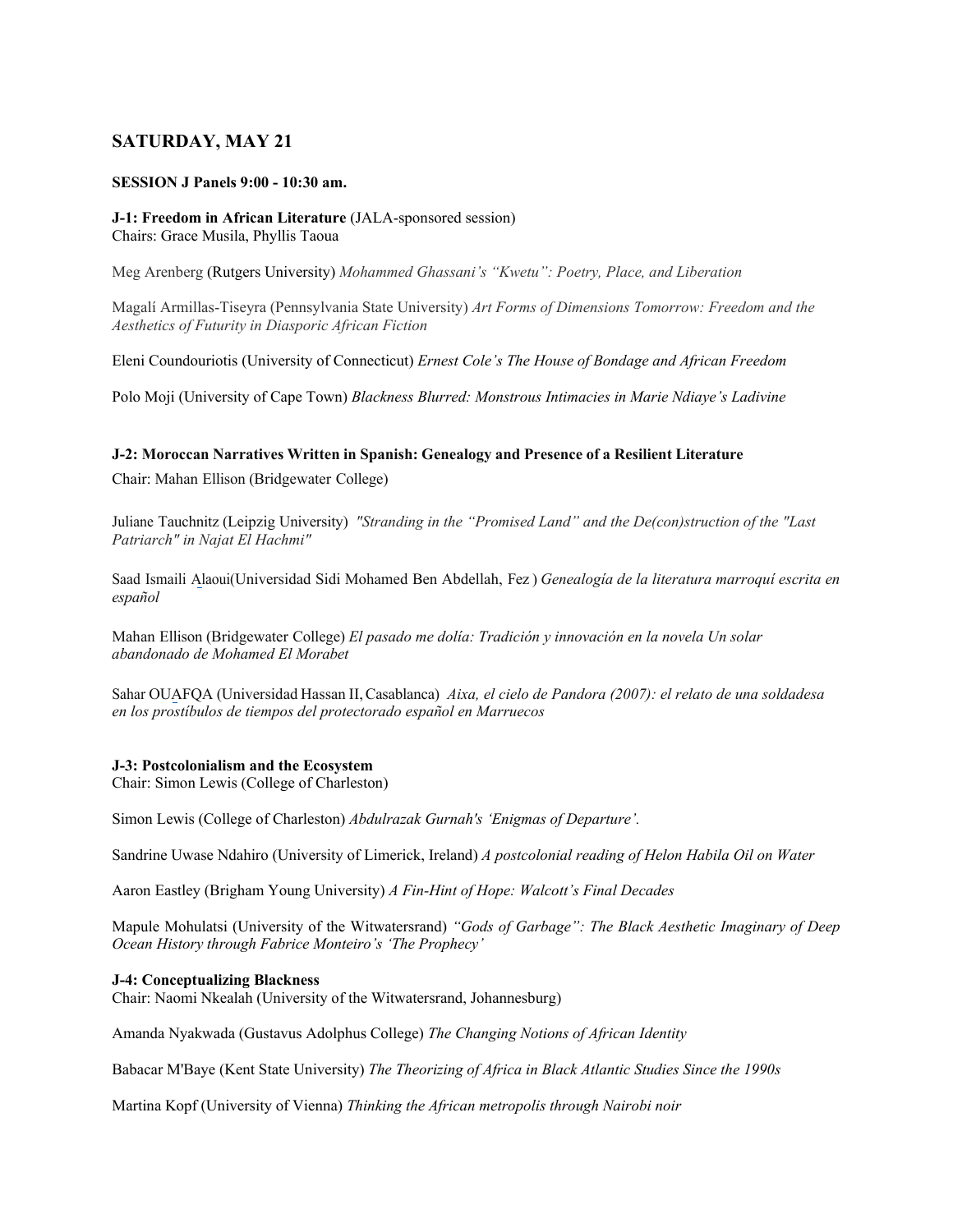Naomi Nkealah (University of the Witwatersrand, Johannesburg) *Theorizing marginality: On being a black feminist in South Africa who is not a black South African feminist*

Kanika Batra (Texas Tech University) *We Write What We See: Gender and Black Consciousness in South African Women's Autobiographies*

#### **J-5: Post-Colonial Hauntings**

Chair: Khadidiatou Diallo (Gaston Berger University)

Mark Libin (University of Manitoba) *The haunted present of South Africa in Neill Blomkamp's 'District 9'*

Olajide Salawu (University of Alberta) *Since Penkelemesi Years: Odòlayé in Ibadan Urban Politics*

Ngozi Chuma-Udeh (Chukwuemeka Odumegwu Ojukwu University) *The Troubadours: Still Traversing in Post-Apartheid South Africa*

Khadidiatou Diallo (Gaston Berger University) *July's People: An imagined Post-apartheid South Africa*

#### **J-6: The (Post)human in Physical and Digital Spaces**

Chair: Kasongo Kapanga (University of Richmond)

Alexander Fyfe (University of Georgia) *Malika Ndlovu's Lyric Openness*

Ofure O M. Aito (Federal University Lokoja) *Man As The Sum Of His Data: The Digital Age and Post-Humanity in Wale Okediran's 'Madagali'*

Rita Keresztesi (University of Oklahoma) *Manthia Diawara's 'Reverse Anthropology'*

Georgia Nasseh (University of Oxford) *José Luandino Vieira's Prison Papers: Writing the 'Cosmopolitan' Prison*?

Kasongo Kapanga (University of Richmond) *Ecological Interrogations in the Works of two Congolese Novelists: Bofane and Mujila.*

# **J-7: "Forward, you Seekers of Forever!": Celebrating Judith G. Miller's Forward Vision in African Studies, Women's Studies, Theatre, & Translation (PATCALA Panel 2)**

Co-moderators: Christian Flaugh (SUNY-University at Buffalo) and Rachel Morris Watson (New York University)

Omofolabo Ajayi-Soyinka, University of Kansas

Koffi Kwahulé, playwright

Sylvie Chalaye, Université de Paris 3 (La Sorbonne Nouvelle)

Aliko Songolo, University of Wisconsin-Madison

Anne Carlson, Spelman College

Guillaume Yoboué, SUNY-University at Buffalo

#### **SESSION K - Panels 10:45 -12:15 pm**

# **K-1: "Forward, you Seekers of Forever!": Celebrating Judith G. Miller's Forward Vision in African Studies, Women's Studies, Theatre, & Translation**

Co-moderators: Christian Flaugh (SUNY-University at Buffalo) and Rachel Morris Watson (New York University)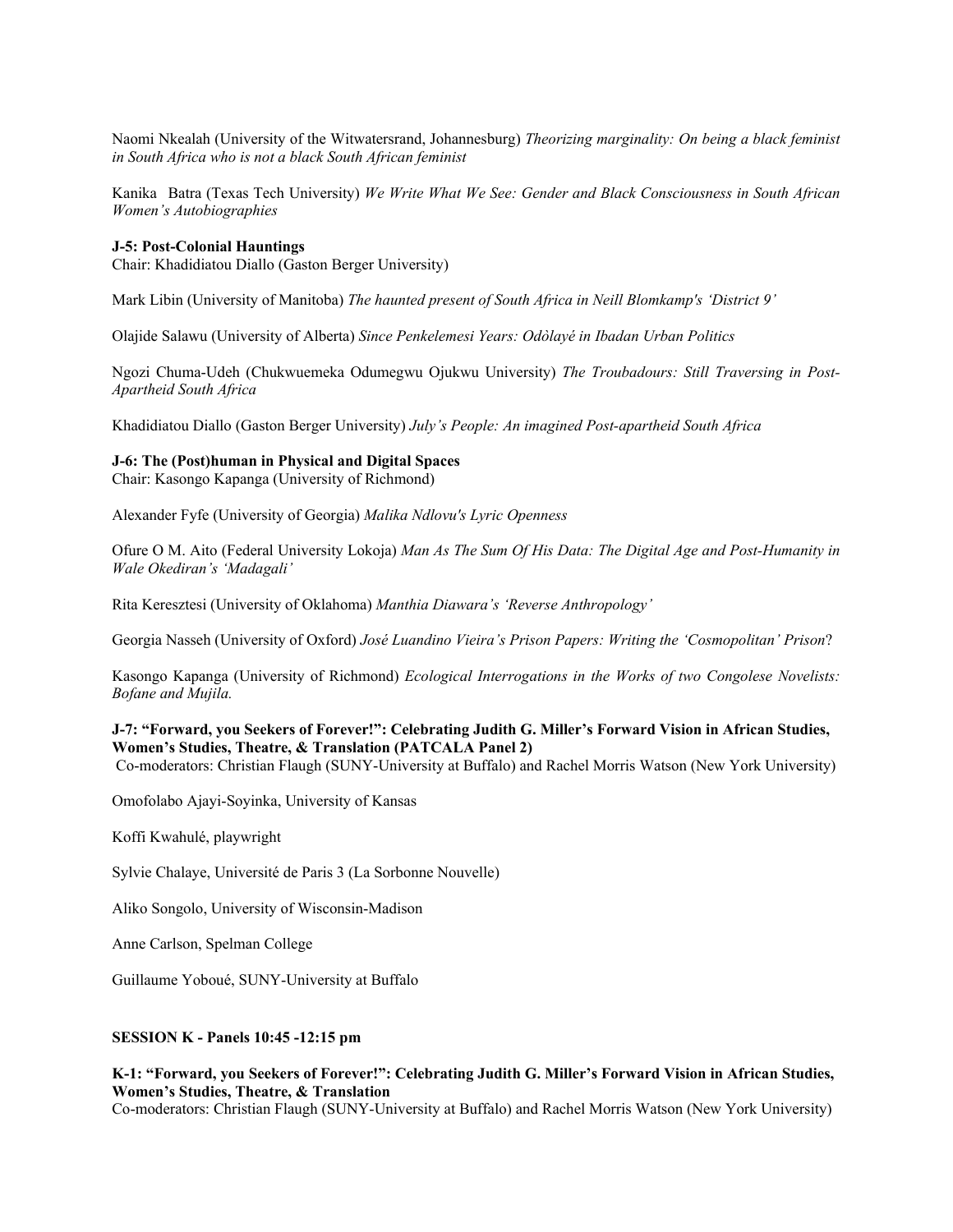Alessandra Benedicty-Kokken, Research Center for Material Culture, Nationaal Museum van Wereldculturen

Annie Brancky, Vassar College

Francine Conley, St. Catherine University

Sage Goellner, University of Wisconsin-Madison

Tony Haouam, New York University

Kathryn Kleppinger, The George Washington University

Anna Miller, independent scholar, Tower Hill School

June Miyasaki, Los Angeles Valley College

Claire Reising, Notre Dame University

Alex Toumi, University of Wisconsin-Stevens Point

**K-2: Flora Nwapa's Plays (WOCALA Roundtable 2)** Chair: Irene Agunloye

Marie Umeh

M J Siims Maddox

Oby Okolocha

Discussant: Ejine Nzeribe

# **K-3: Taking Sides?: Witchcraft, Metaphysics, and African Traditional Religion in Postcolonial African Literature and Film**

Chair: Olusegun Soetan (Pennsylvania State University)

Adeola Faleye (Obafemi Awolowo University, Nigeria) *A Mis-representation of Àjé, ̣ Ẹbọ, Ètùtù and Èsè Pípa in Selected Yorùbá Films: A Further Analysis'*

Adekemi Taiwo (Ekiti State University, Nigeria) *Àjé ̣Ọ̀run: Manifestation of Witchcraftism in Yorùbá Christian films*

Oluwafunke Ogunya (Florida State University, Tallahassee, FL) *The Concept of Mothers in African/African American Religious Spheres.* 

Olusegun Soetan (Pennsylvania State University) *"Ajẹ́ Ní Ìyáà Mi": Locating Witchcraft and Metaphysics in African Literature and Film.*

Discussant: Akintunde Akinyemi (University of Florida, Gainesville)

## **K-4: South Africa: Forging a National Identity**

Chair: Emmanuel Ogwu (University of the Witwatersrand, Johannesburg

Ngozi Chuma-Udeh (Chukwuemeka Odumegwu Ojukwu University) *Indigenization to Xenophobia in Modern South African Novels*